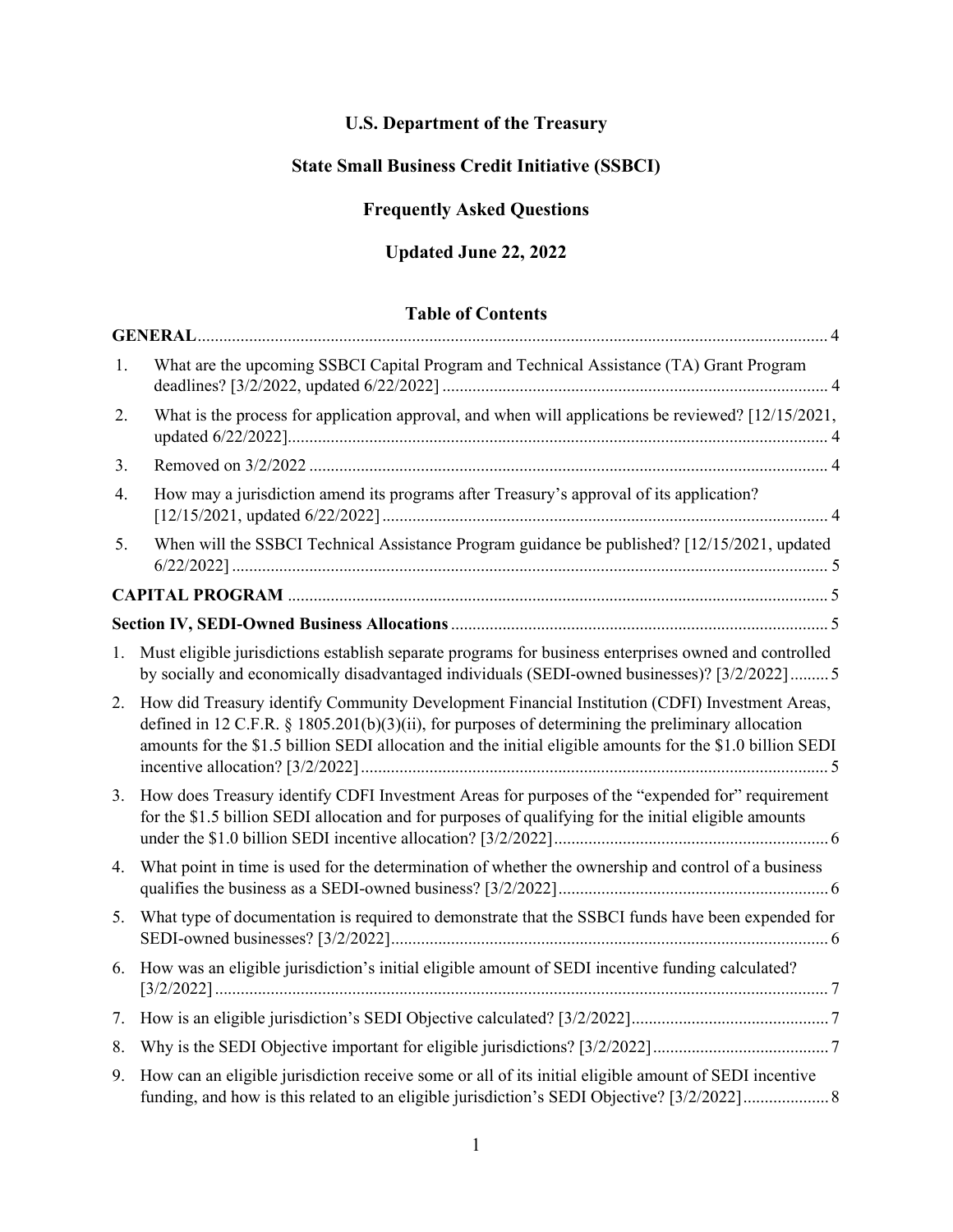| 1.                                                                                                 | For a group of Tribal governments that submit a joint application for SSBCI funding for a<br>capital program to be implemented by a non-Tribal entity, can the non-Tribal entity sign and<br>implement the Allocation Agreement on behalf of the group of Tribal governments? [6/22/2022] 9            |  |  |  |
|----------------------------------------------------------------------------------------------------|--------------------------------------------------------------------------------------------------------------------------------------------------------------------------------------------------------------------------------------------------------------------------------------------------------|--|--|--|
|                                                                                                    |                                                                                                                                                                                                                                                                                                        |  |  |  |
| 1.                                                                                                 | The SSBCI Capital Program Policy Guidelines treat OCSPs involving credit/debt differently from<br>equity/venture capital OCSPs, in certain circumstances. How will SSBCI evaluate proposed OCSPs<br>where the investment structure has characteristics of both types of OCSPs? [6/22/2022] 10          |  |  |  |
| 2.                                                                                                 | Can a jurisdiction make SSBCI-supported investments using a "side car" fund? [6/22/2022] 11                                                                                                                                                                                                            |  |  |  |
|                                                                                                    |                                                                                                                                                                                                                                                                                                        |  |  |  |
| 1.                                                                                                 | As a part of the application, eligible jurisdictions must describe how their Other Credit Support<br>Programs (OCSPs) will in fact "cause and result in" private financing. How can an eligible<br>jurisdiction meet this requirement when it plans to work with venure capital funds? [12/15/2021] 12 |  |  |  |
| 2.                                                                                                 | For OCSPs in which the jurisdiction invests in venture capital funds, how is the 1:1 financing                                                                                                                                                                                                         |  |  |  |
|                                                                                                    | Section VIII.d, Approving State OCSPs - Lender or Investor Capital at Risk  12                                                                                                                                                                                                                         |  |  |  |
| 1.                                                                                                 | What is the difference between a "lender" and a "debt investor" in SSBCI? [12/15/2021] 12                                                                                                                                                                                                              |  |  |  |
| 2.                                                                                                 | Do lenders need to comply with the capital-at-risk requirement if they subsequently transfer the                                                                                                                                                                                                       |  |  |  |
| 3.                                                                                                 | If a lender hires one or more entities to provide services related to SSBCI-supported small business<br>loans on the lender's behalf, do these entities need to comply with the capital-at-risk requirement?                                                                                           |  |  |  |
| Section VIII.f, Approving State OCSPs - Loan/Investment Purpose Requirements and Prohibitions      |                                                                                                                                                                                                                                                                                                        |  |  |  |
|                                                                                                    |                                                                                                                                                                                                                                                                                                        |  |  |  |
| 1.                                                                                                 | Can Tribal governments use SSBCI Capital Program funds to provide investments, loans, or other                                                                                                                                                                                                         |  |  |  |
| Section VIII.i, Approving State OCSPs - Additional Guidance Regarding Equity/Venture Capital<br>15 |                                                                                                                                                                                                                                                                                                        |  |  |  |
| 1.                                                                                                 | How can jurisdictions that contract with venture capital funds use the federal contribution to cover                                                                                                                                                                                                   |  |  |  |
| 2.                                                                                                 |                                                                                                                                                                                                                                                                                                        |  |  |  |
| 3.                                                                                                 | How is the "annual average" calculated for purposes of the limit of 1.71 percent of the federal<br>contribution to a venture capital fund that is allowed to cover services to portfolio companies?                                                                                                    |  |  |  |
| 4.                                                                                                 | In addition to the 1.71 percent allowance for services to portfolio companies, can a jurisdiction also<br>use administrative cost funds for its equity/venture capital programs? [3/2/2022]16                                                                                                          |  |  |  |
| 5.                                                                                                 | What are the benefits of the "Incubation Funding" and "Early-Stage Investment Models"?                                                                                                                                                                                                                 |  |  |  |
| 6.                                                                                                 | How is the Early-Stage Investment Model different than the Incubation Funding Model? [3/2/2022]17                                                                                                                                                                                                      |  |  |  |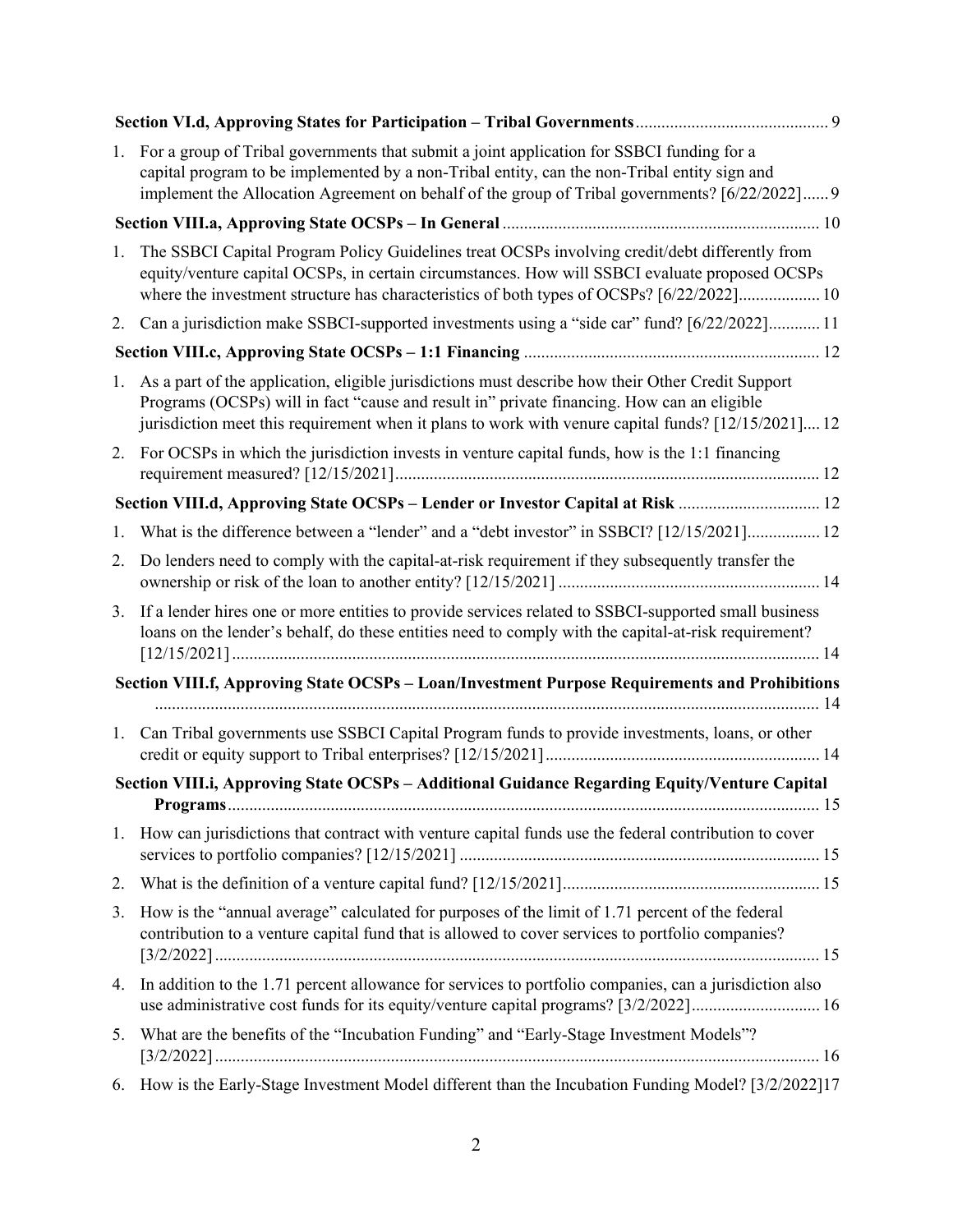| 7.                                                                                    | Under the Early-Stage Investment Model and the Incubation Funding Model, the fund or co-investor<br>must have a history of providing "incubator-like services." What are "incubator-like services"?                                                                                                                  |  |
|---------------------------------------------------------------------------------------|----------------------------------------------------------------------------------------------------------------------------------------------------------------------------------------------------------------------------------------------------------------------------------------------------------------------|--|
| 8.                                                                                    | Is the fund or co-investor under the Incubation Funding or Early-Stage Investment Model,                                                                                                                                                                                                                             |  |
| 9.                                                                                    | What should jurisdictions consider in structuring the call option's price and duration under the                                                                                                                                                                                                                     |  |
| Section IX.c, Other SSBCI Program Requirements - In-State and Out-of-State Loans and  |                                                                                                                                                                                                                                                                                                                      |  |
| 1.                                                                                    | Treasury requires each jurisdiction to use at least 90 percent of its SSBCI Capital Program funding<br>for loans, investments, and other credit or equity support for small businesses headquartered in the<br>jurisdiction. What types of transactions would qualify in this 90-percent funding category for Tribal |  |
| Section IX.f, Other SSBCI Program Requirements - Minimum National Customer Protection |                                                                                                                                                                                                                                                                                                                      |  |
| 1.                                                                                    | The Capital Program Policy Guidelines state that the interest rate for each SSBCI-supported loan, at<br>the time of obligation, may not exceed the National Credit Union Administration's (NCUA's) interest<br>rate ceiling for loans made by federal credit unions. As of what date is the interest rate cap        |  |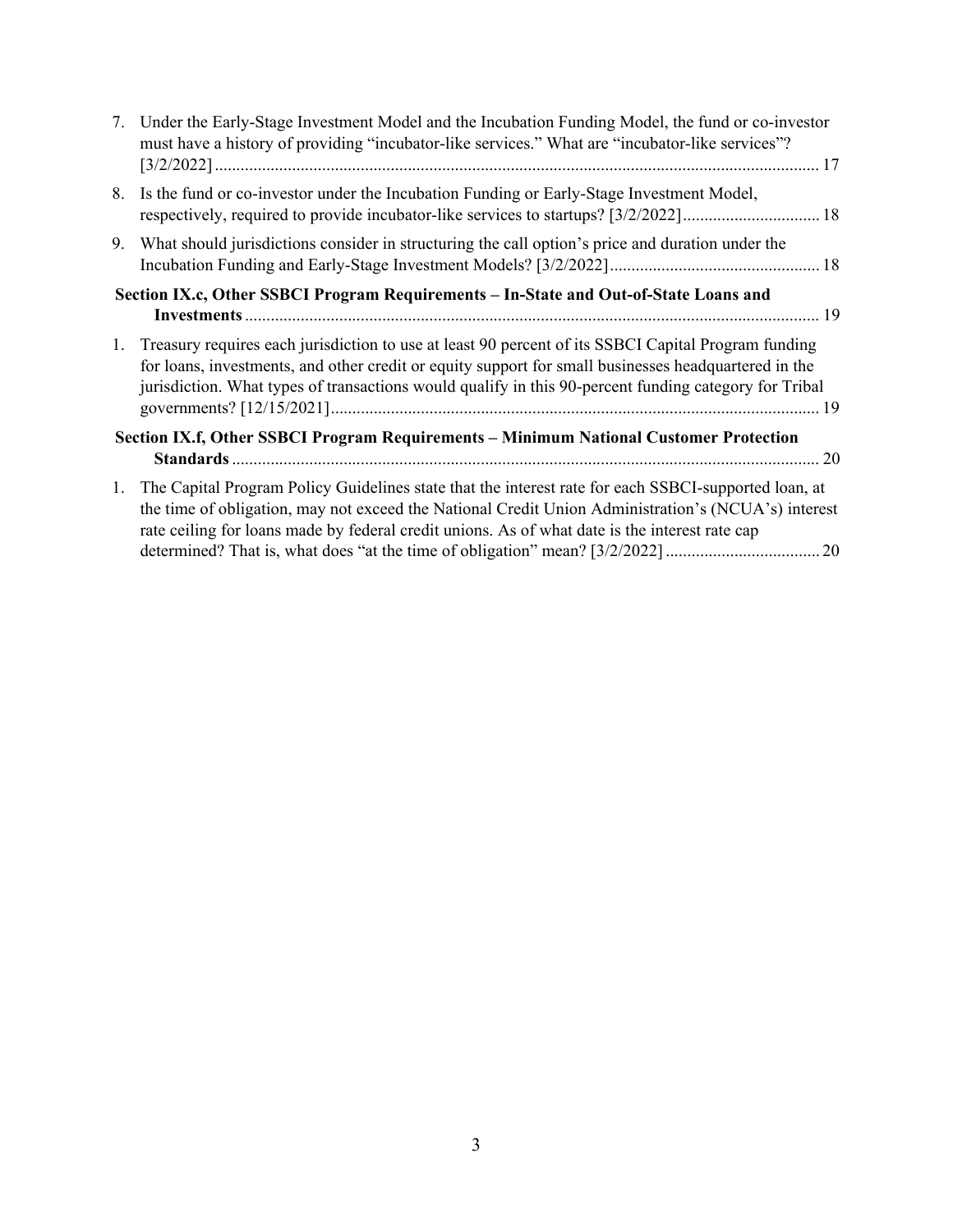**Note: The date listed after each question indicates the date such frequently asked question (FAQ) was added or most recently amended.**

# <span id="page-3-0"></span>**GENERAL**

- <span id="page-3-1"></span>**1. What are the upcoming SSBCI Capital Program and Technical Assistance (TA) Grant Program deadlines? [3/2/2022, updated 6/22/2022]**
- September 1, 2022 at 11:59 pm Eastern Time: Deadline for Tribal governments to initiate and submit their complete SSBCI capital application. To participate in the SSBCI program, Tribal governments were required to submit a Notice of Intent (NOI) to Treasury by December 11, 2021. A list of Tribal governments that submitted an NOI by this deadline can be found at [https://home.treasury.gov/system/files/136/Tribal-Government-NOI-](https://home.treasury.gov/system/files/136/Tribal-Government-NOI-Submissions.pdf)[Submissions.pdf.](https://home.treasury.gov/system/files/136/Tribal-Government-NOI-Submissions.pdf)
- September 1, 2022 at 11:59 pm Eastern Time: Deadline for all jurisdictions to submit their TA Grant Program applications. The TA Grant Program application template can be found at [https://home.treasury.gov/policy-issues/small-business-programs/state-small-business-credit](https://home.treasury.gov/policy-issues/small-business-programs/state-small-business-credit-initiative-ssbci)[initiative-ssbci.](https://home.treasury.gov/policy-issues/small-business-programs/state-small-business-credit-initiative-ssbci)

#### <span id="page-3-2"></span>**2. What is the process for application approval, and when will applications be reviewed? [12/15/2021, updated 6/22/2022]**

An application for SSBCI Capital Program funding is not a competitive award process. Treasury will approve applications that satisfy the requirements under the SSBCI statute, Capital Program Policy Guidelines, and all other SSBCI regulations and guidance, including FAQs. To expedite processing, applicants should make every effort to ensure that their applications include all applicable supporting documentation. Treasury will review complete applications in the order in which they are received.

#### <span id="page-3-3"></span>**3. Removed on 3/2/2022.**

## <span id="page-3-4"></span>**4. How may a jurisdiction amend its programs after Treasury's approval of its application? [12/15/2021, updated 6/22/2022]**

For the SSBCI Capital Program, after a jurisdiction's application is approved, the jurisdiction is permitted to submit a request to modify its programming due to a change in the condition (financial or otherwise) or operations of the jurisdiction or a desire to create new programming (modification request). Approval from Treasury in the form of a written amendment to the Allocation Agreement will be required before any such modification may be implemented. A modification request is not considered to be approved until both the jurisdiction's authorized representative and Treasury have executed an amendment to the Allocation Agreement (which will be prepared by Treasury).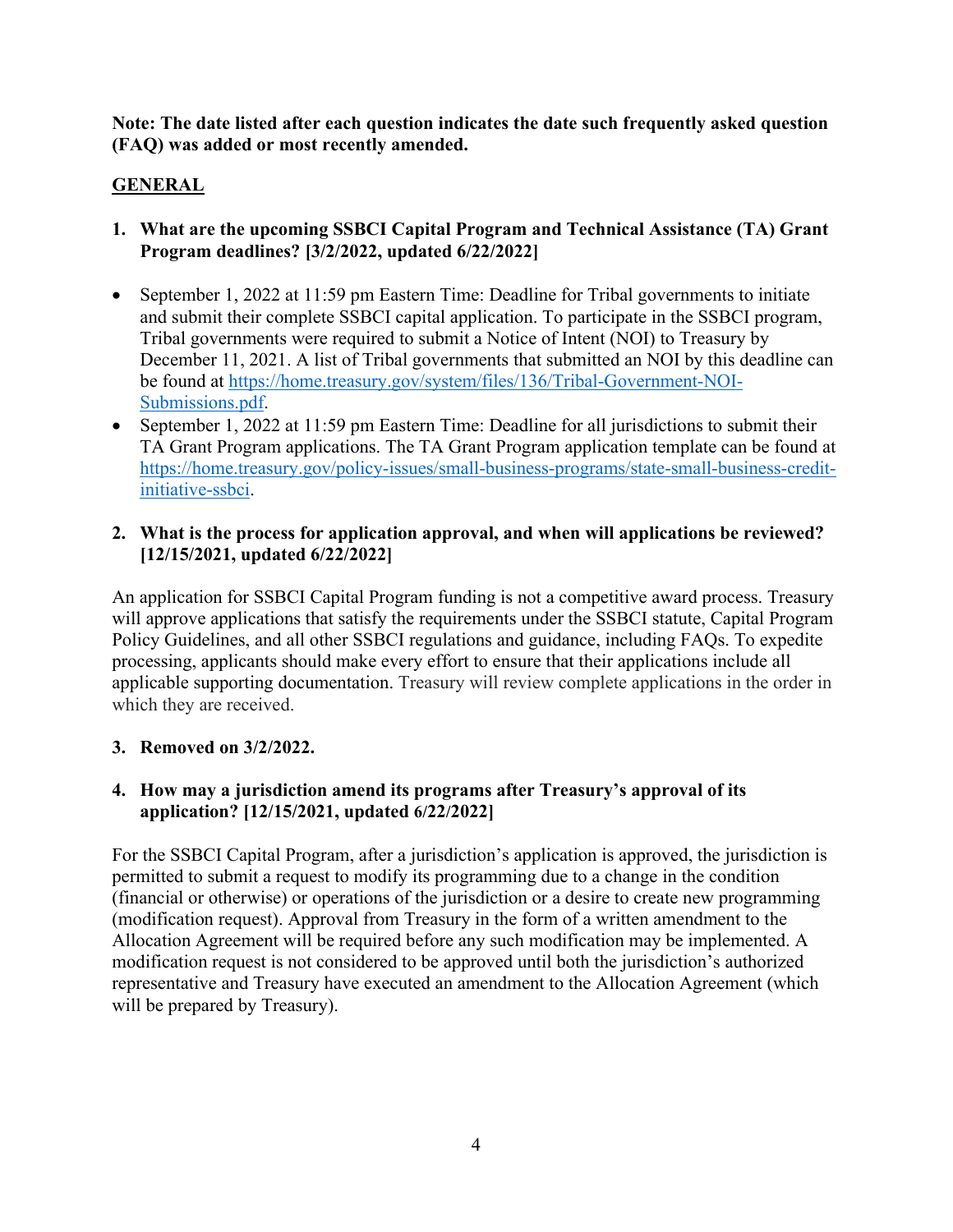#### <span id="page-4-0"></span>**5. When will the SSBCI Technical Assistance Program guidance be published? [12/15/2021, updated 6/22/2022]**

The SSBCI TA Grant Program Guidelines for the portion of technical assistance funding that will be available directly to eligible jurisdictions were published on April 28, 2022. The TA Grant Program Guidelines are available on the SSBCI website at [https://home.treasury.gov/system/files/136/SSBCI-Technical-Assistance-Guidelines-April-](https://home.treasury.gov/system/files/136/SSBCI-Technical-Assistance-Guidelines-April-2022.pdf)[2022.pdf.](https://home.treasury.gov/system/files/136/SSBCI-Technical-Assistance-Guidelines-April-2022.pdf) Treasury intends to publish FAQs for the TA Grant Program.

# <span id="page-4-1"></span>**CAPITAL PROGRAM**

The following FAQs provide additional guidance regarding the SSBCI Capital Program Policy Guidelines published on November 10, 2021. The questions are categorized by the relevant section of the Capital Program Policy Guidelines.

## <span id="page-4-2"></span>**Section IV, SEDI-Owned Business Allocations**

<span id="page-4-3"></span>**1. Must eligible jurisdictions establish separate programs for business enterprises owned and controlled by socially and economically disadvantaged individuals (SEDI-owned businesses)? [3/2/2022]**

Eligible jurisdictions are not required to establish separate programs for SEDI-owned businesses. However, eligible jurisdictions must maintain records of the total amount of their SSBCI funds expended for SEDI-owned businesses.

<span id="page-4-4"></span>**2. How did Treasury identify Community Development Financial Institution (CDFI) Investment Areas, defined in 12 C.F.R. § 1805.201(b)(3)(ii), for purposes of determining the preliminary allocation amounts for the \$1.5 billion SEDI allocation and the initial eligible amounts for the \$1.0 billion SEDI incentive allocation? [3/2/2022]**

To determine the amounts in the table with preliminary allocation amounts and initial eligible amounts that Treasury published on its website,<sup>[1](#page-4-5)</sup> Treasury generally used the CDFI Fund's list of Investment Areas that was available in November  $2021<sup>2</sup>$  $2021<sup>2</sup>$  With respect to American Samoa, Guam, the Northern Mariana Islands, and the U.S. Virgin Islands, Treasury has determined that these territories in their entirety constitute CDFI Investment Areas.

<span id="page-4-5"></span><sup>&</sup>lt;sup>1</sup> The table can be found at [https://home.treasury.gov/system/files/256/Updated-Preliminary-Allocations-Table-Nov-](https://home.treasury.gov/system/files/256/Updated-Preliminary-Allocations-Table-Nov-2021.pdf)

<span id="page-4-6"></span> $\frac{2021.pdf.}{n^2}$  $\frac{2021.pdf.}{n^2}$  $\frac{2021.pdf.}{n^2}$  The CDFI Fund's list of investment areas can be found at  $\frac{https://www.cdfifund.gov/documents/geographic-1}{https://www.cdfifund.gov/documents/geographic-1}$ [reports.](https://www.cdfifund.gov/documents/geographic-reports)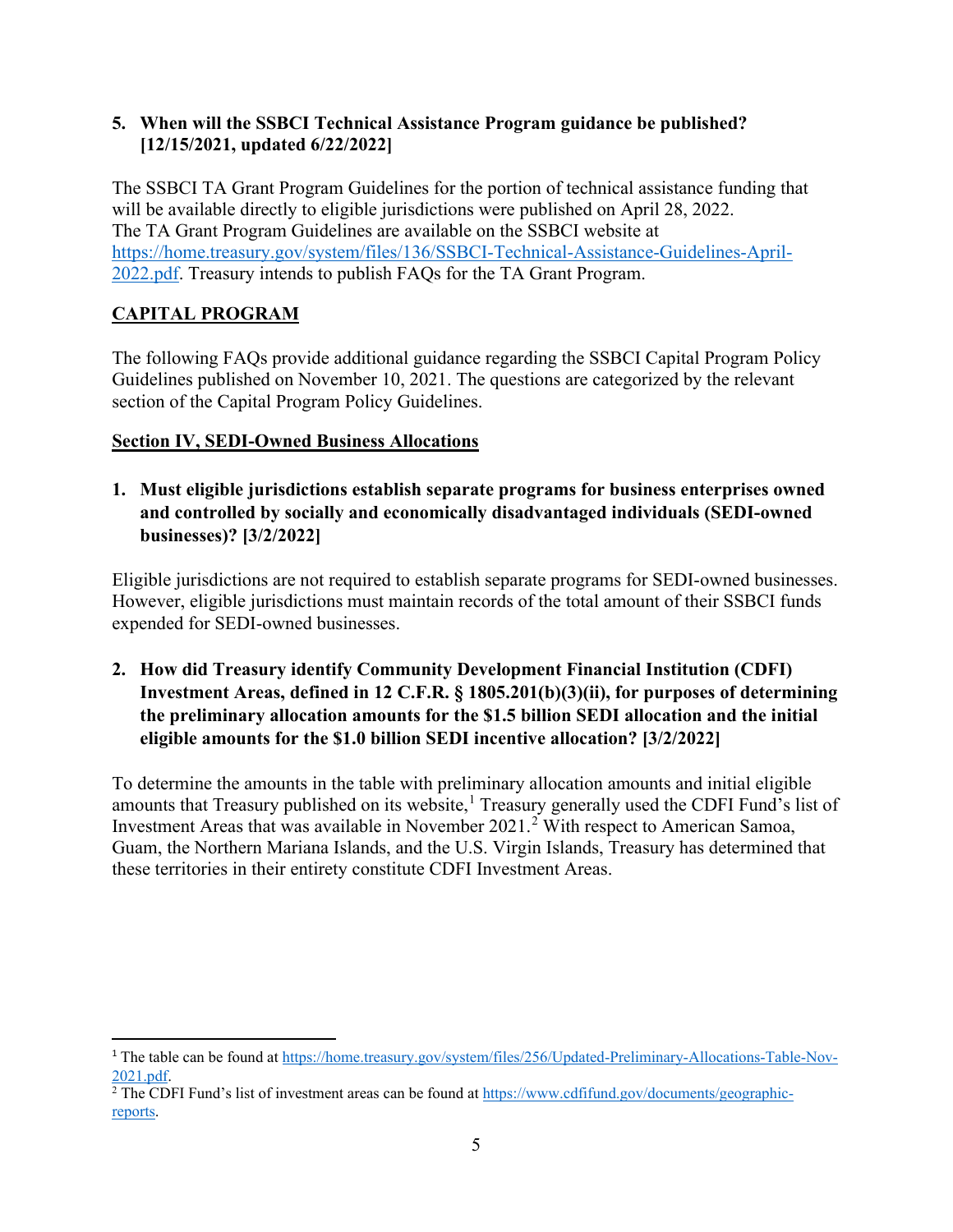# <span id="page-5-0"></span>**3. How does Treasury identify CDFI Investment Areas for purposes of the "expended for" requirement for the \$1.5 billion SEDI allocation and for purposes of qualifying for the initial eligible amounts under the \$1.0 billion SEDI incentive allocation? [3/2/2022]**

For purposes of the "expended for" requirement for the \$1.5 billion SEDI allocation and for purposes of qualifying for the initial eligible amounts under the \$1.0 billion SEDI incentive allocation, for each calendar year, Treasury will use the list of CDFI Investment Areas identified by the CDFI Fund as of January 1 of the calendar year. If the CDFI Fund's list is updated during that calendar year, the new list will not be adopted for purposes of SSBCI until the next calendar year, thus providing advance notice to jurisdictions. For example, if the CDFI list is updated during calendar year 2022, the previously issued list will be used until December 31, 2022. Treasury will use the updated list beginning on January 1, 2023. Further, Treasury has determined that American Samoa, Guam, the Northern Mariana Islands, and the U.S. Virgin Islands in their entirety constitute CDFI Investment Areas for purposes of the SSBCI, because each of these territories has a poverty rate of at least 20 percent.

For each transaction, whether the relevant location is in a CDFI Investment Area must be determined immediately before the consummation of the relevant loan, investment, or other credit or equity support-related transaction, at the same time that ownership and control is assessed. A map of CDFI Investment Areas for purposes of SSBCI is available at [https://home.treasury.gov/policy-issues/small-business-programs/state-small-business-credit](https://home.treasury.gov/policy-issues/small-business-programs/state-small-business-credit-initiative-ssbci/2021-ssbci/cdfi-fund-investment-areas)[initiative-ssbci/2021-ssbci/cdfi-fund-investment-areas.](https://home.treasury.gov/policy-issues/small-business-programs/state-small-business-credit-initiative-ssbci/2021-ssbci/cdfi-fund-investment-areas)

## <span id="page-5-1"></span>**4. What point in time is used for the determination of whether the ownership and control of a business qualifies the business as a SEDI-owned business? [3/2/2022]**

For each business that receives a loan, investment, or other credit or equity support under the SSBCI, the determination of whether a business is a SEDI-owned business must be based on the ownership and control of the business immediately before the consummation of such transaction.

## <span id="page-5-2"></span>**5. What type of documentation is required to demonstrate that the SSBCI funds have been expended for SEDI-owned businesses? [3/2/2022]**

SSBCI funds count toward fulfilling the "expended for" requirement for the \$1.5 billion SEDI allocation and qualifying for funding under the \$1.0 billion SEDI incentive allocation if the SSBCI funds have been expended for loans, investments, or other credit or equity support to any of the four groups of businesses set forth in Section IV.a of the Capital Program Policy Guidelines.

Certification is required with regard to groups (1) to (3). In the Capital Program Policy Guidelines, Treasury stated that group (3) is intended to cover a business taking out a loan or investment to build a location in a CDFI Investment Area in the future and that a jurisdiction may reasonably identify businesses located in CDFI Investment Areas in group (4) based on businesses' addresses from the relevant loan, investment, and credit or equity support applications without additional certification. For group (3), Treasury now expands that group to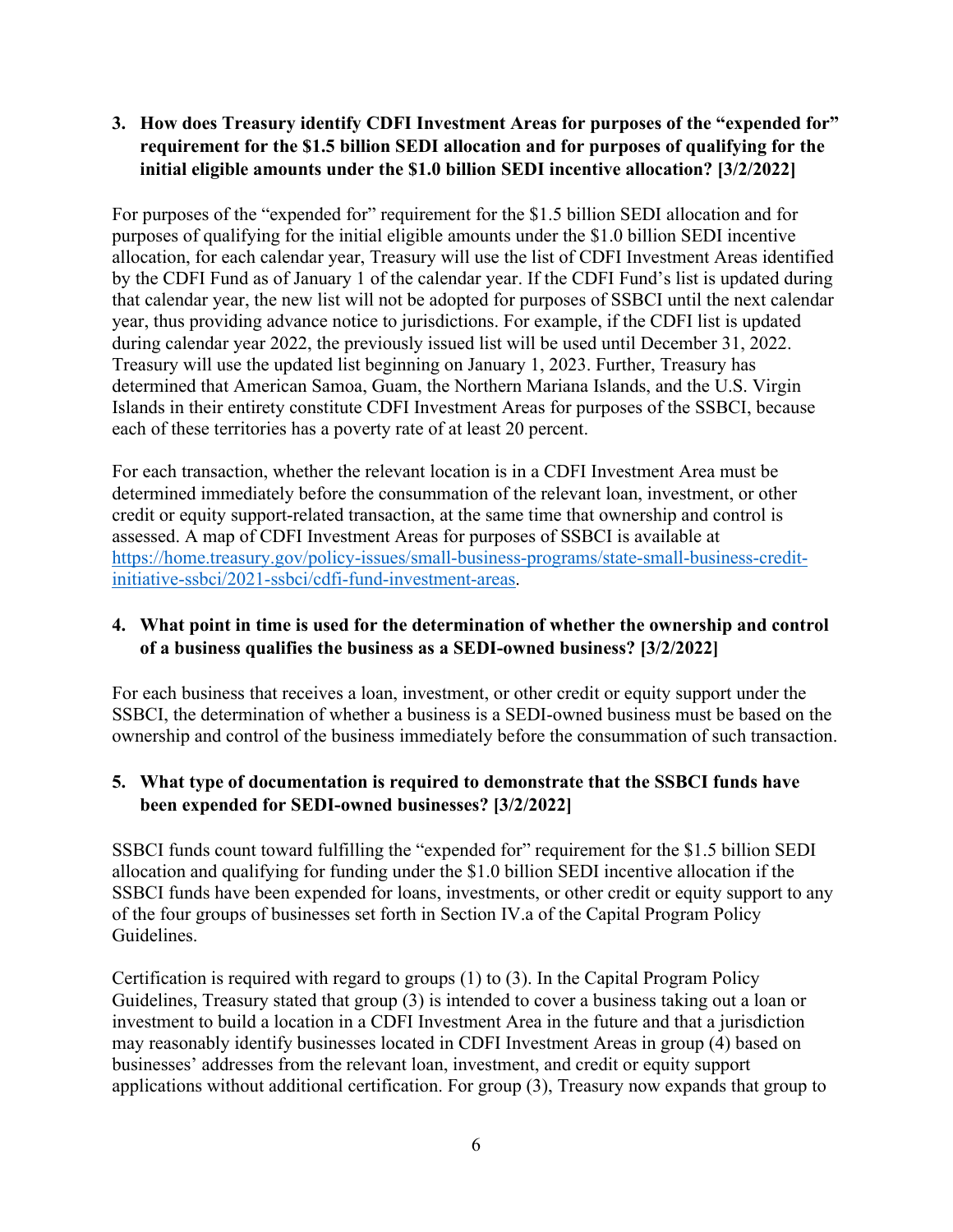include businesses that take out a loan or make an investment to open or operate a location in a CDFI Investment Area in the future.

For groups (1) to (3), eligible jurisdictions must provide businesses with a form of certification intended to determine the SEDI-owned business status. The certification should be signed by an authorized representative of the business. Businesses must be permitted to identify all the categories in groups (1) to (3) that apply, including all of the subcategories in group (1) that apply. For groups (2) and (3), the certification form must include the address(es) of the residence(s) or location(s) located in CDFI Investment Areas. Treasury will provide a sample certification form that jurisdictions may use for this purpose. For group (1), Treasury will not require verification or documentation other than the self-certification.

# <span id="page-6-0"></span>**6. How was an eligible jurisdiction's initial eligible amount of SEDI incentive funding calculated? [3/2/2022]**

As described in Section IV.b of the Capital Program Policy Guidelines, the total of all initial eligible amounts is \$800 million. Of this amount, \$59 million is available to Tribal governments, in proportion to Tribal governments' main capital allocation as a percentage of the main capital allocation for states, the District of Columbia, territories, and Tribal governments. Each Tribal government's initial eligible amount was calculated as described in the Allocation to Tribal Governments, available at [https://home.treasury.gov/system/files/256/Updated-Tribal-](https://home.treasury.gov/system/files/256/Updated-Tribal-Methodology-document-Nov-2021.pdf)[Methodology-document-Nov-2021.pdf.](https://home.treasury.gov/system/files/256/Updated-Tribal-Methodology-document-Nov-2021.pdf)

For other eligible jurisdictions, each jurisdiction's initial eligible amount was calculated as the remaining \$741 million multiplied by the sum of the jurisdiction's population residing in CDFI Investment Areas<sup>[3](#page-6-3)</sup> divided by the total population residing in CDFI Investment Areas in all eligible jurisdictions, excluding Tribal governments. These initial eligible amounts are available at [https://home.treasury.gov/system/files/256/Updated-Preliminary-Allocations-Table-Nov-2021.pdf.](https://home.treasury.gov/system/files/256/Updated-Preliminary-Allocations-Table-Nov-2021.pdf)

# <span id="page-6-1"></span>**7. How is an eligible jurisdiction's SEDI Objective calculated? [3/2/2022]**

For states, the District of Columbia, and territories, the SEDI Objective equals the percentage of the population of the eligible jurisdiction that are residents in CDFI Investment Areas, as defined in 12 C.F.R. § 1805.201(b)(3)(ii), divided by the total population of the jurisdiction. These jurisdictions' SEDI Objectives are posted on Treasury's website at [https://home.treasury.gov/system/files/256/SEDI-Objectives-03-02-22.pdf.](https://home.treasury.gov/system/files/256/SEDI-Objectives-03-02-22.pdf) For Tribal governments, the SEDI Objective is 100 percent.

# <span id="page-6-2"></span>**8. Why is the SEDI Objective important for eligible jurisdictions? [3/2/2022]**

The SEDI Objective establishes a target percentage of the capital allocations under 12 U.S.C. § 5702 that an eligible jurisdiction should strive to deploy to meet the needs of SEDI-owned businesses in the jurisdiction. It provides a benchmark for achieving robust support for deploying capital to meet the needs of SEDI-owned businesses.

<span id="page-6-3"></span><sup>3</sup> For an explanation of how Treasury identifies CDFI Investment Areas, see FAQ 2 above in this section.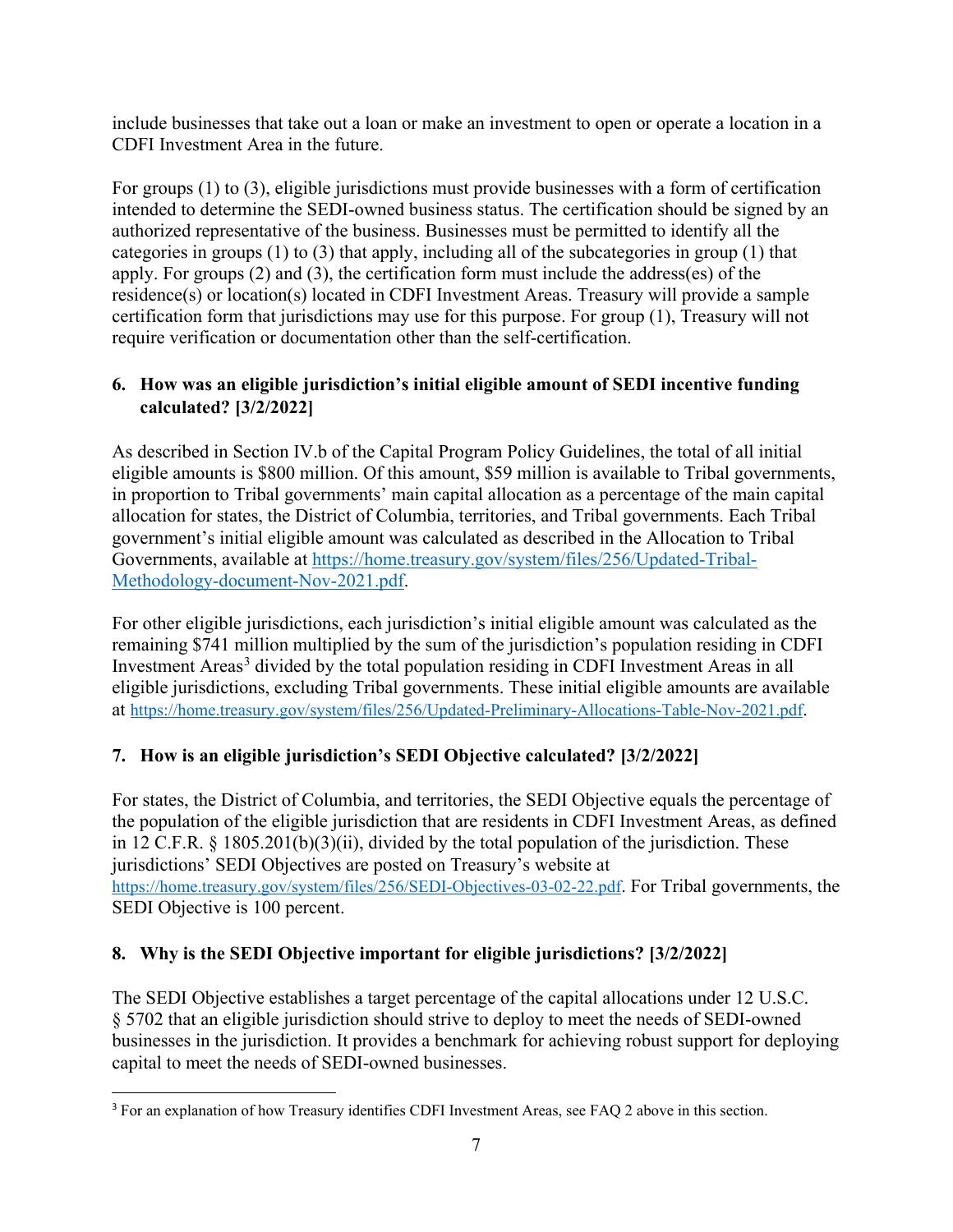# <span id="page-7-0"></span>**9. How can an eligible jurisdiction receive some or all of its initial eligible amount of SEDI incentive funding, and how is this related to an eligible jurisdiction's SEDI Objective? [3/2/2022]**

As described in Section IV.b of the Capital Program Policy Guidelines, for an eligible jurisdiction to receive part or all of its initial eligible amount of SEDI incentive funding for each of the second and third tranches of main capital, the jurisdiction must certify to Treasury that it has deployed 80 percent of its prior tranche of SSBCI funds. Treasury will then determine the eligible jurisdiction's success in meeting its SEDI Objective with a multi-step calculation.

First, Treasury will calculate the percentage of funds the jurisdiction has expended (not transferred or obligated) for SEDI-owned businesses since the jurisdiction's previous disbursement of capital. We refer to this percentage as the "percentage of funds expended for SEDI-owned businesses."

Treasury will then measure the percentage of the jurisdiction's SEDI Objective that the jurisdiction has achieved. That calculation is as follows:

#### **SEDI Objective Achieved =**

(Percentage of funds expended for SEDI-owned businesses)  $(SEDI\;Objective\;)$ 

Finally, Treasury will use the calculated SEDI Objective Achieved to calculate the jurisdiction's "SEDI Incentive Disbursement Amount" as follows:

#### **SEDI Incentive Disbursement Amount =**

*SEDI Objective Achieved*  $*(\frac{initial \; eligible \; amount}{2})$ 

Following is an example of how the second tranche of an eligible jurisdiction's SEDI Incentive Disbursement Amount would be calculated. Assume the eligible jurisdiction has an initial eligible amount of SEDI incentive funding of \$22 million and a SEDI Objective of 40 percent. At the time of the second disbursement, \$11 million of the initial eligible amount (half of \$22 million) is available if the jurisdiction meets its target by expending 40 percent of its funds for SEDI-owned businesses. Assume the jurisdiction expended \$10 million of its first tranche of its total capital allocation, of which \$3 million (30 percent) was expended for SEDI-owned businesses. Thus, the SEDI Objective Achieved is equal to 30 percent divided by 40 percent, or 75 percent. The jurisdiction would then receive a SEDI Incentive Disbursement Amount of \$8.25 million (75 percent of \$11,000,000).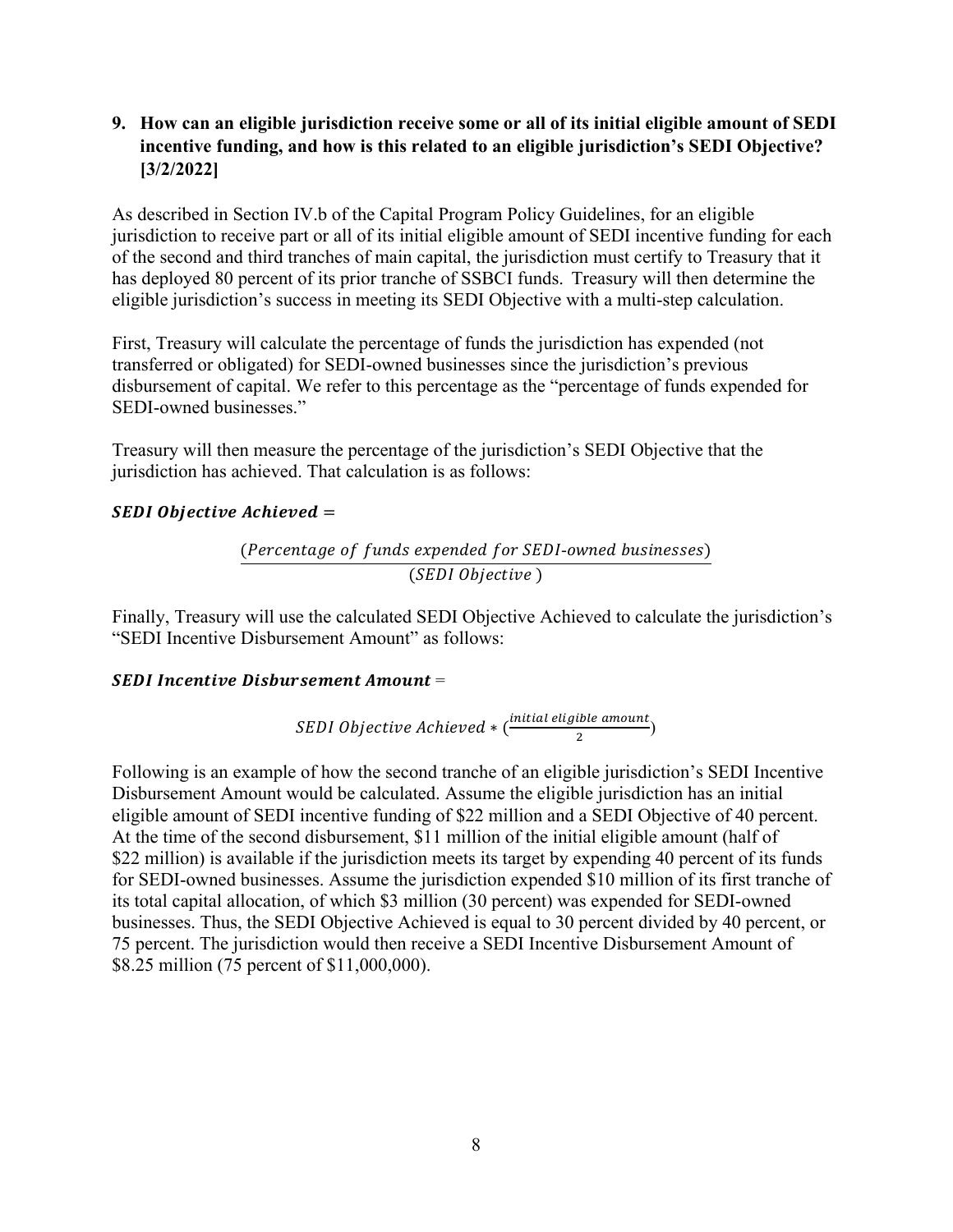Combining all these steps, the calculation is as follows:

# **SEDI Incentive Disbursement Amount =**

$$
\left(\frac{30\%}{40\%}\right) * \left(\frac{\$22,000,000.00}{2}\right) = .75 * \$11,000,000 = \$8,250,000
$$

## <span id="page-8-0"></span>**Section VI.d, Approving States for Participation – Tribal Governments**

<span id="page-8-1"></span>**1. For a group of Tribal governments that submit a joint application for SSBCI funding for a capital program to be implemented by a non-Tribal entity, can the non-Tribal entity sign and implement the Allocation Agreement on behalf of the group of Tribal governments? [6/22/2022]** 

The SSBCI statute provides that a "State" may participate in the SSBCI. The statute defines "State" to include "a Tribal government, or a group of Tribal governments that jointly apply for an allocation" (12 U.S.C.  $\S 5701(10)$ ) and permits Tribal governments to apply jointly (12 U.S.C. § 5702(b)(2)(C)). Section VI.d of the Capital Program Policy Guidelines provides general instructions on how Tribal governments may apply jointly.

As described in the Guidelines, Tribal governments may apply jointly through an organization or other Tribal government representative if each Tribal government applying jointly authorizes the organization or other Tribal government representative to represent the Tribal government for purposes of SSBCI. The Guidelines and Section 5.1 of the capital program application provide additional information on requirements for joint applications.

If a joint application is approved, a non-Tribal entity that has authority to act on behalf of each of the Tribal governments that are jointly applying may sign an Allocation Agreement on behalf of that group of Tribal governments. However, consistent with the statutory requirement that the participating entity is the "group of Tribal governments" – and not a third party –the group of Tribal governments is considered the "Participating Jurisdiction" as that term is used in the Allocation Agreement.

Article V of the Allocation Agreement sets out Treasury's remedies for events of default under the Allocation Agreement. Section 5.6 of the Allocation Agreement and Section XII of the Guidelines describe the process for un-enrollment of transactions for noncompliant use of funds. Treasury encourages Tribal governments to consider these potential remedies and circumstances as they establish terms under agreements with a non-Tribal entity responsible for implementing an SSBCI capital program. Tribal governments may wish to clearly specify in their agreements with the non-Tribal entity what happens in the event of any of the situations contemplated by Article V of the Allocation Agreement or Section XII of the Guidelines.

If Tribal governments apply jointly using a structure other than designating a non-Tribal entity as their joint implementing entity, Treasury will evaluate those applications based on their structure and may issue additional guidance. Tribal governments considering other structures are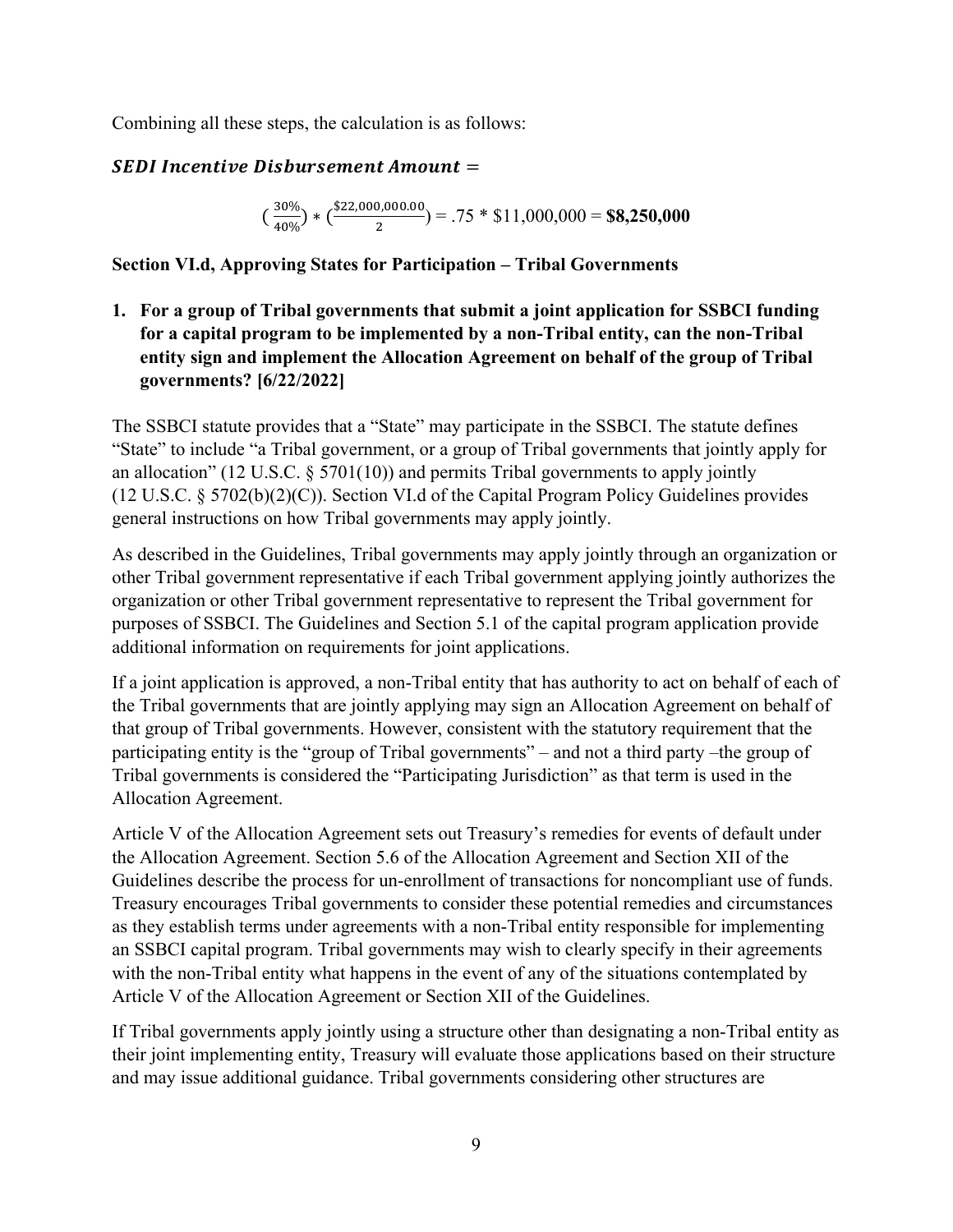encouraged to contact Treasury before submitting an application to discuss their proposed models.

# <span id="page-9-0"></span>**Section VIII.a, Approving State OCSPs – In General**

<span id="page-9-1"></span>**1. The SSBCI Capital Program Policy Guidelines treat OCSPs involving credit/debt differently from equity/venture capital OCSPs, in certain circumstances. How will SSBCI evaluate proposed OCSPs where the investment structure has characteristics of both types of OCSPs? [6/22/2022]** 

Following is a description of how Treasury will apply the SSBCI Capital Program Policy Guidelines to two types of investments that have characteristics of OCSPs involving credit/debt and equity/venture capital OCSPs. If jurisdictions propose programs with other characteristics, Treasury intends to evaluate those programs based on their structure and may provide further guidance.

# OCSPs Using Certain Convertible Debt Instruments

Certain proposed SSBCI programs may seek to use SSBCI funds to make investments in businesses using convertible debt instruments that automatically convert into the issuer's capital stock upon the occurrence of the issuer's next priced financing. Consistent with footnote 34 of the Capital Program Policy Guidelines, Treasury intends to evaluate programs that use these instruments under the equity/venture capital OCSP standards in the Guidelines. For reporting purposes, these investments should be treated as equity instruments (see the "convertible debt" and "convertible note" data elements in Table 9 of the SSBCI Capital Program Reporting Guidance).

# Debt/Equity Hybrid OCSPs

Certain proposed SSBCI programs may seek to use SSBCI funds to provide debt financing to a small business or venture capital fund in a manner that satisfies two characteristics:

- The SSBCI-supported investment is made by a jurisdiction or jurisdiction-affiliated entity, which is an entity governed by the jurisdiction, and occurs alongside new private capital in the form of an equity investment.
- The SSBCI-supported investment is structured as a debt instrument that has equity-like characteristics (e.g., profit sharing, interest contingent on revenues).

Treasury refers to programs that meet all of the above characteristics as "debt/equity hybrid OCSPs." Treasury intends to evaluate these programs under the equity/venture capital OCSP standards in the Capital Program Policy Guidelines, with the exception of the standard for lender or investor capital at risk (Section VIII.d of the Guidelines). The structure of debt/equity hybrid OCSPs is meaningfully different from the traditional case where an SSBCI investment takes the form of an equity investment and therefore lacks the protections generally associated with a debt instrument, such as rights to scheduled payments and seniority in cash flow rights. Thus, with respect to the lender or investor capital at risk requirement, the standard applicable to debt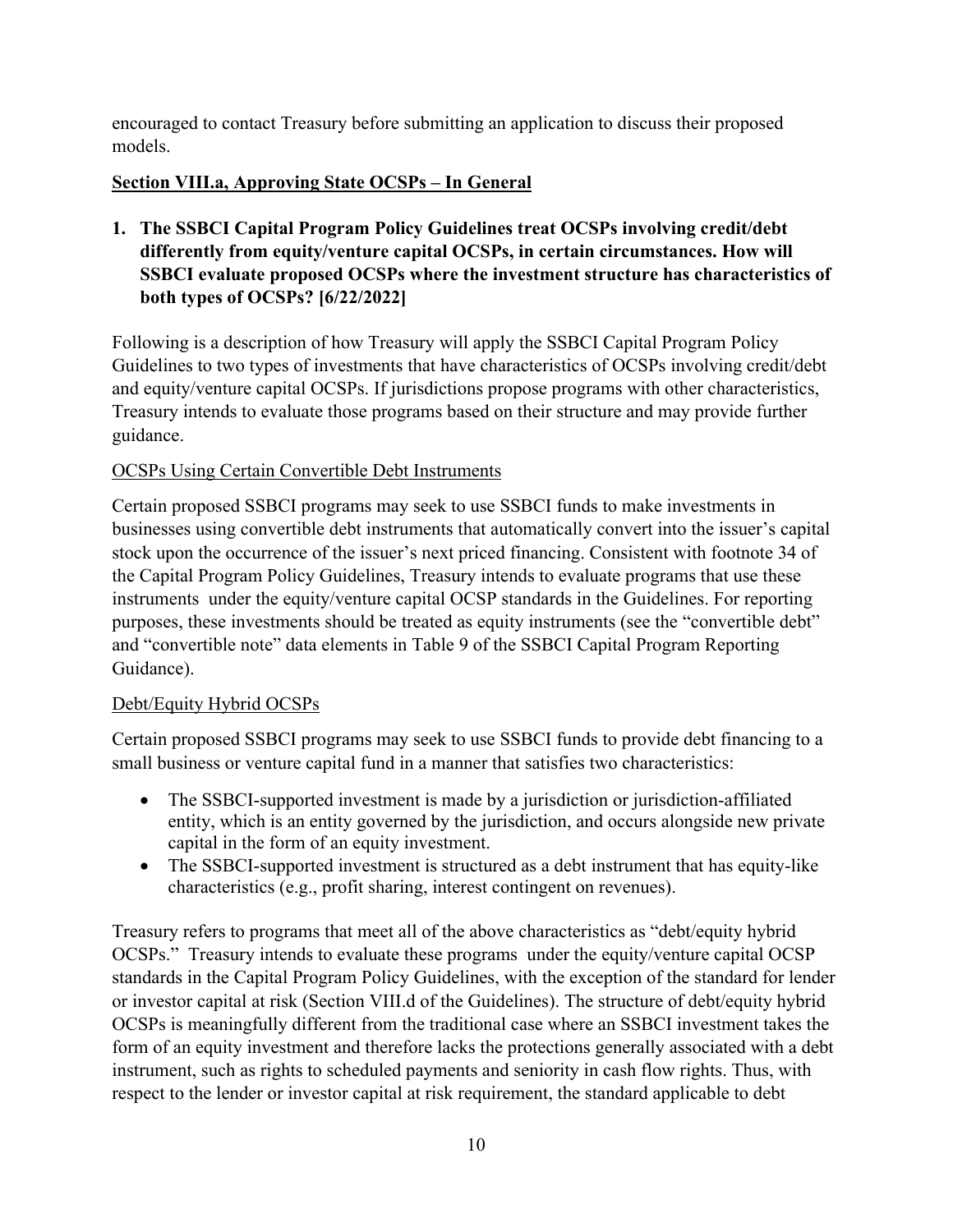investors that originate loans will be applicable to a debt/equity hybrid OCSP. For debt/equity hybrid OCSPs, the 1:1 financing requirement described in the Capital Program Policy Guidelines is met at the transaction level if the loan is made directly to a small business, or is met at the fund level if the loan is made to a venture capital fund.

For reporting purposes, debt/equity hybrid OCSPs should be treated as equity programs and should be classified as "Hybrid – other support programs" in Table 3 of the Capital Program Reporting Guidance.

# <span id="page-10-0"></span>**2. Can a jurisdiction make SSBCI-supported investments using a "side car" fund? [6/22/2022]**

A side car fund is a fund organized to allow a jurisdiction to participate in the investments of a venture capital fund (the "main fund"), while enabling the jurisdiction not to participate in certain investments of the main fund that may be prohibited by applicable law or SSBCI program requirements. A side car fund may qualify for SSBCI-supported investment under the Capital Program Policy Guidelines to the same extent as an investment in a main fund if it satisfies the conditions described below, which are intended to ensure that the structure of the investment in the side car is consistent with the main fund in material respects relevant to the SSBCI program requirements.

The side car fund terms should be governed by a written agreement between the SSBCI investor and the general partner of the main fund. The investment must be on substantially similar economic and governance terms as the investments by limited partners in the main fund, except for deviations that are required to address SSBCI program requirements or other legal requirements (but not to achieve a more advantageous economic arrangement for the general partner, a limited partner, or the SSBCI investor).

Except for deviations required to address SSBCI program requirements or other legal requirements, the main fund and the side car fund must jointly participate in each portfolio company investment and on substantially similar terms in proportion to their respective amounts of committed capital. The side car fund must not sell distribute, or otherwise transfer portfolio company securities unless the main fund is engaging or has engaged in a proportionate sale, distribution, or transfer of corresponding securities on substantially similar terms.

If a side car fund complies with these terms, the capital commitments made by the investors in the side car should be treated the same as if they were made in the main fund, and the OCSP 1:1 financing ratio described in Section VIII.c of the Capital Program Policy Guidelines will be calculated as if the commitments were made in the main fund.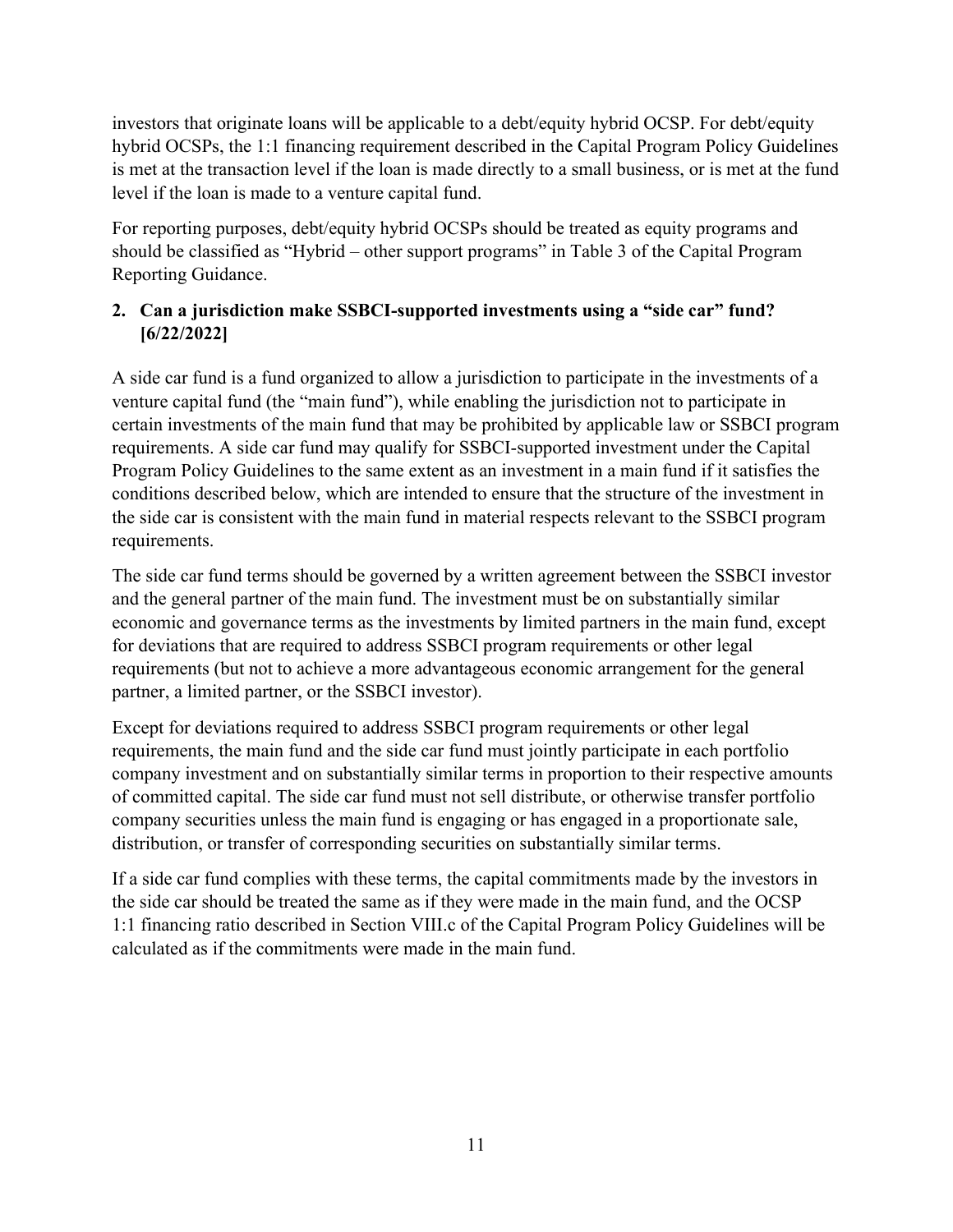# <span id="page-11-0"></span>**Section VIII.c, Approving State OCSPs – 1:1 Financing**

<span id="page-11-1"></span>**1. As a part of the application, eligible jurisdictions must describe how their Other Credit Support Programs (OCSPs) will in fact "cause and result in" private financing. How can an eligible jurisdiction meet this requirement when it plans to work with venture capital funds? [12/15/2021]**

As required by 12 U.S.C. § 5705(c)(1), each OCSP must "demonstrate that, at a minimum, \$1 of public investment by the [jurisdiction's] program will cause and result in \$1 of new private credit." Each eligible jurisdiction must describe how their OCSPs will "cause and result in" private financing in the SSBCI Capital Program application. For an eligible jurisdiction that plans to work with a venture capital fund, the jurisdiction might, for example, specify that the OCSP meets the requirement because the jurisdiction's participation in the fund serves as an anchor investment and thus sends a strong signal regarding the merits and risk profile of the fund that encourages other investors to invest in the fund. The jurisdiction might also specify, for instance, that the OCSP has a policy that any contract with a venture capital fund will ensure that the SSBCI investment is catalytic to private financing, based on the fund's age, size, or experience. An example of a situation where the SSBCI investment might not be catalytic is if it occurs after the venture capital fund's initial close; if this is the case, then the jurisdiction's explanation for "cause and result" in the application may address this circumstance.

## <span id="page-11-2"></span>**2. For OCSPs in which the jurisdiction invests in venture capital funds, how is the 1:1 financing requirement measured? [12/15/2021]**

The OCSP 1:1 financing requirement must be met at the venture capital fund level. Specifically, private investment in the specific fund must be equal to or greater than the SSBCI investment in that fund. The private investment should constitute "private financing," as defined in the Capital Program Policy Guidelines in Section VIII.c on 1:1 financing.

# <span id="page-11-3"></span>**Section VIII.d, Approving State OCSPs – Lender or Investor Capital at Risk**

# <span id="page-11-4"></span>**1. What is the difference between a "lender" and a "debt investor" in SSBCI? [12/15/2021]**

An entity can be a lender or debt investor depending on whether the risk of the loan transactions is borne on a transaction-by-transaction basis or in a pooled manner.

Lenders are entities that bear the risk of loan transactions on a transaction-by-transaction basis. Under SSBCI capital-at-risk guidelines, lenders must bear 20 percent or more of the risk of loss in any loan transaction and must retain at least 5 percent of the risk of loss of the transaction if they transfer the ownership or risk of the lending transactions.

Examples of lenders include, but are not limited to:

- An entity, such as a financial institution, that originates a loan that is:
	- o supported by an SSBCI guarantee fund,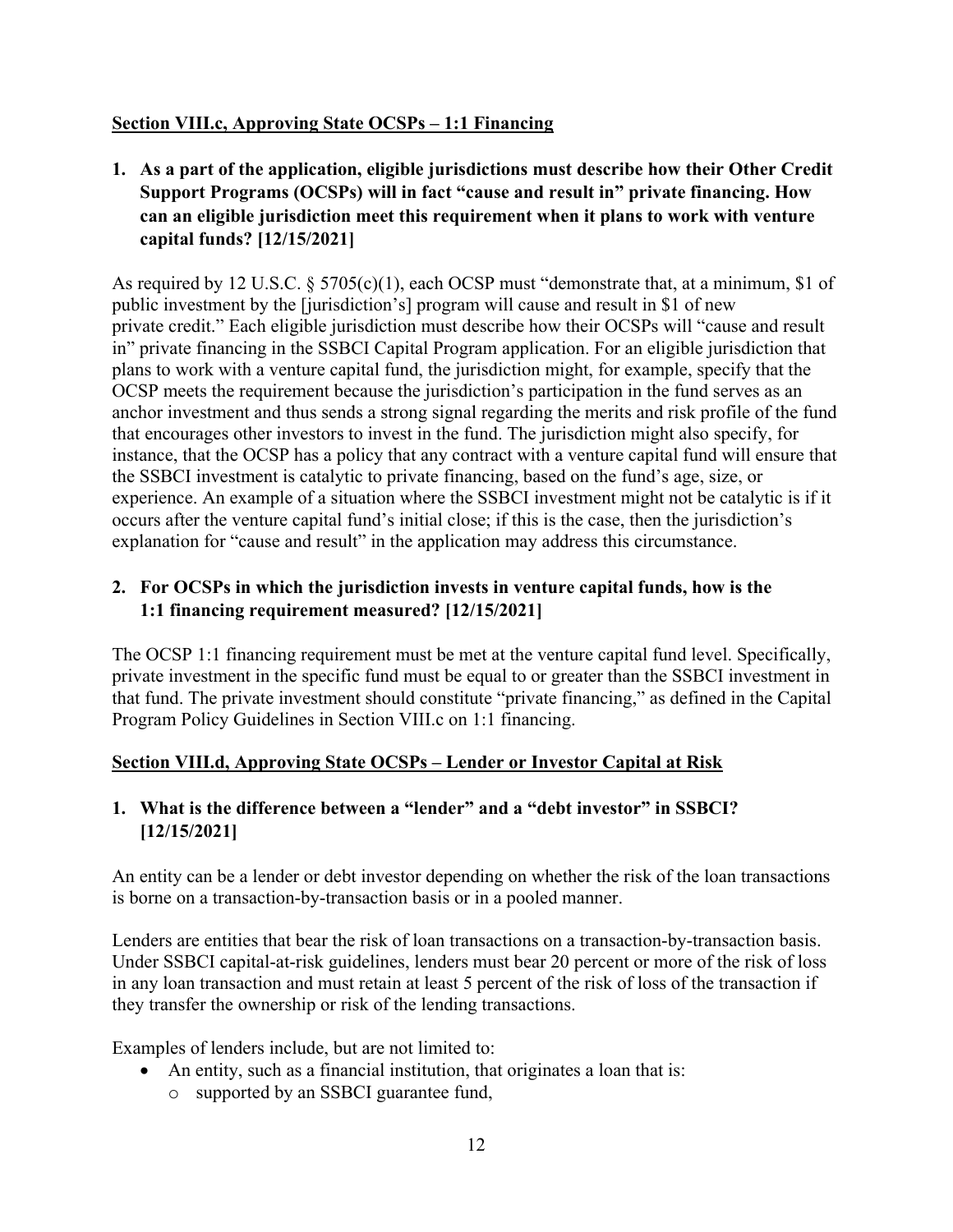- o supported by SSBCI participation in the loan, or
- o supported by SSBCI collateral support or other credit enhancement, for which the entity bears 20 percent or more of the risk of loss of that transaction. For instance, consider a financial institution that makes a \$100 loan, of which the SSBCI program purchases a \$20 participation with no seniority rights. After several years, the loan defaults, and total losses on the loan are \$30, after accounting for amounts already repaid and any recoveries. In this scenario, the SSBCI funds would absorb \$6 in losses, and the financial institution would absorb \$24. This financial institution would be a lender under SSBCI capital-at-risk guidelines because the financial institution bore at least 20 percent of the risk of loss. As another example, consider a financial institution that makes a \$100 loan, of which the SSBCI program purchases a \$20 participation that is subordinate to the financial institution's interest. After several years, the loan defaults, and total losses on the loan are \$30. In this case, the SSBCI funds would absorb the first \$20 in losses, because it is subordinate, and the lender would absorb the remaining \$10. This financial institution would also be a lender under SSBCI capital-at-risk guidelines because the financial institution bore at least 20 percent of the risk of loss; if the loan was a total loss (i.e., a loss of \$100), then the financial institution would have absorbed more than 20 percent (\$20) in losses.
- An entity that pools capital from the SSBCI investor and capital from private investors (e.g., loan funds) to make loans, but only if the pooling of capital does not result in the pooling of the risk of the loan transactions. Rather, the contract governing payments to the SSBCI investor and private investors must specify that loss is borne on a transaction-by-transaction basis. For instance, consider a venture debt fund that makes 12 loans of \$100 each. Rather than specifying terms for payment to the fund's private investors based on the pool of losses, the contract specifies that each private investor bears the private investor's pro rata share of the 20 percent of the loss for each of the 12 loans and prohibits compensation for losses from future repayments. Assume that there are losses on 3 of the 12 loans, with losses of \$100, \$50, and \$80, respectively. In this case, each private investor would bear its pro rata share of 20 percent of the first loss (i.e., \$20), 20 percent of the second loss (i.e., \$10), and 20 percent of the third loss (i.e., \$16).

In contrast, debt investors are entities that bear the risk of loan transactions in a pooled manner. Under the SSBCI capital-at-risk guidelines, for debt investors that originate loans, the capital from private investors must be *pari passu* with, or junior to, the SSBCI capital in cash flow rights up to the repayment of the SSBCI investment. For debt investors that do not originate loans, the capital from private investors in the same risk layer as the SSBCI capital must be *pari passu* with, or junior to, the SSBCI investment in cash flow rights.

One example of a debt investor that originates loans is a loan fund originating loans, where the SSBCI investor and private investors participate in the fund and bear the risk of loan transactions on a pooled basis rather than on a transaction-by-transaction basis. In this case, the loan fund may distribute cash flow to its investors in a manner that is not based on losses related to each individual loan.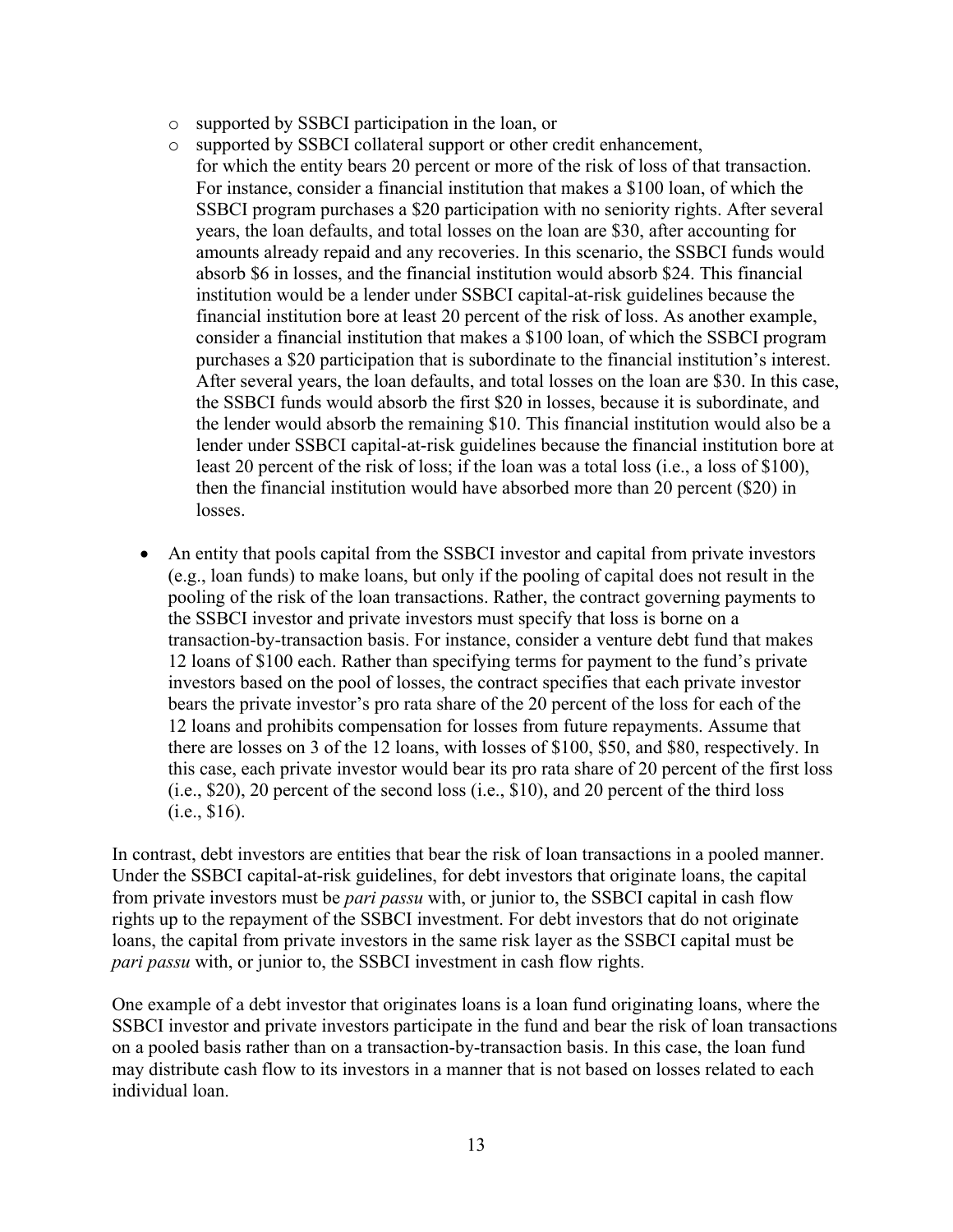One example of a debt investor that does not originate loans is a special purpose vehicle (SPV) that securitizes loans obtained from an originating lender, where the SPV packages the loans into asset-backed securities in which an SSBCI investor and private investors invest. In this scenario, the investors bear the risk of loan transactions on a pooled basis, not based on losses related to individual loans held by the SPV.

### <span id="page-13-0"></span>**2. Do lenders need to comply with the capital-at-risk requirement if they subsequently transfer the ownership or risk of the loan to another entity? [12/15/2021]**

Lenders may transfer the ownership or risk of a loan to another entity, such as a debt investor. However, lenders must bear 20 percent or more of the risk of loss in each loan at origination and retain at least 5 percent of the risk of loss of each loan after any transfer. If a lender transfers the ownership or risk of a loan, the subsequent entity must comply with the capital-at-risk requirement.

For example, consider a community development financial institution (CDFI) that makes 120 loans and sells the loans to a special purpose vehicle (SPV) while maintaining 5 percent of the risk of loss of each of the 120 loans. The SPV issues two tranches of interests: a junior tranche held by both an SSBCI investor and private-capital investors in equal amounts and on a *pari passu* basis within this tranche, and a senior tranche held only by private-capital investors. In this example, both the CDFI and the SPV are complying with the capital-at-risk requirement.

# <span id="page-13-1"></span>**3. If a lender hires one or more entities to provide services related to SSBCI-supported small business loans on the lender's behalf, do these entities need to comply with the capital-at-risk requirement? [12/15/2021]**

A lender may hire or contract with one or more entities, such as a community development financial institution (CDFI), to provide services, such as assisting a small business in applying for SSBCI-supported loans or servicing such loans, on behalf of the lender. In this scenario, if the hired entity acts on the lender's behalf and the lender approves the loan and abides by the capital-at-risk requirement, then the hired entity is not considered a lender for purposes of this capital-at-risk requirement. However, if an entity (e.g., a CDFI) is acting separately and making and approving loans, then it must abide by the capital-at-risk requirements.

## <span id="page-13-2"></span>**Section VIII.f, Approving State OCSPs – Loan/Investment Purpose Requirements and Prohibitions**

## <span id="page-13-3"></span>**1. Can Tribal governments use SSBCI Capital Program funds to provide investments, loans, or other credit or equity support to Tribal enterprises? [12/15/2021]**

For purposes of the SSBCI, a "Tribal enterprise" is an entity: (1) that is wholly owned by one or more Tribal governments, or by a corporation that is wholly owned by one or more Tribal governments; or (2) that is owned in part by one or more Tribal governments, or by a corporation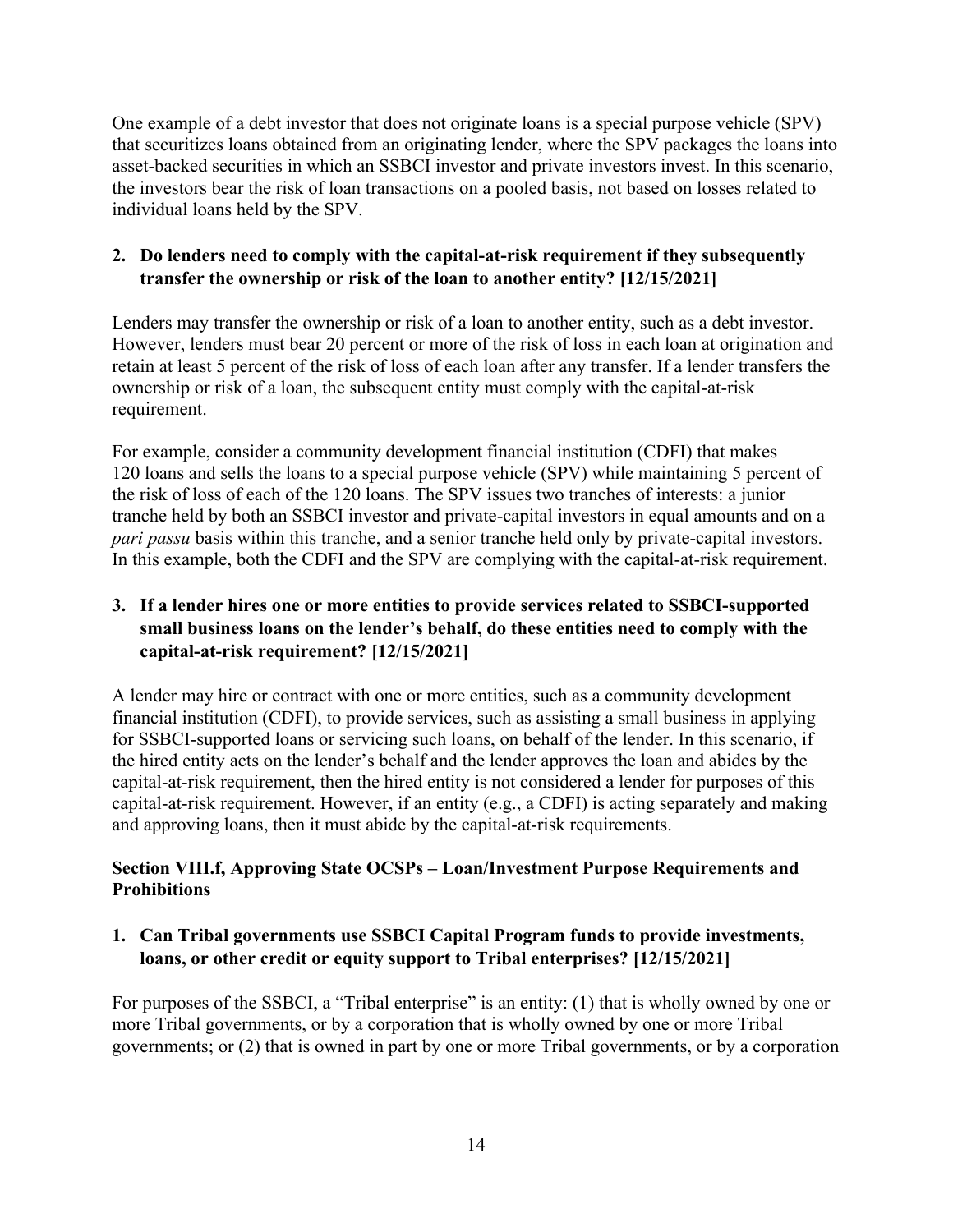that is wholly owned by one or more Tribal governments, if all other owners are either United States citizens or small business concerns.

Tribal enterprises may use SSBCI Capital Program funds to provide investments, loans, or other credit or equity support to other Tribal enterprises if these transactions comply with the SSBCI statute, the Capital Program Policy Guidelines, all other SSBCI regulations and guidance, and the Tribe's own conflict of interest policy.

# <span id="page-14-0"></span>**Section VIII.i, Approving State OCSPs – Additional Guidance Regarding Equity/Venture Capital Programs**

#### <span id="page-14-1"></span>**1. How can jurisdictions that contract with venture capital funds use the federal contribution to cover services to portfolio companies? [12/15/2021]**

Venture capital funds offer a variety of services to their portfolio companies (i.e., the potential SSBCI investees). These services can include, for example, financial management, operational guidance, IT consulting, transaction consulting, and connecting portfolio companies to potential customers, investors, board members, and officers. These are services that the portfolio companies need to grow their businesses and vary depending on the portfolio company's stage in the venture capital ecosystem. As these services to portfolio companies are a type of equity support, SSBCI funds, out of the federal contribution, may be used to pay for such support up to an annual average of 1.71 percent of the federal contribution to a venture capital fund over the life of the jurisdiction's venture capital program.

In the agreement between a jurisdiction and a venture capital fund, the fund must be required to identify the services to be provided to portfolio companies and annually certify that these services were provided. The agreement between the fund and the portfolio companies should include disclosure of these services offered by the fund manager. Consistent with industry standards on payments of fees to cover these services to portfolio companies, the fund should reimburse the jurisdiction for payments of such services covered by SSBCI funds before returns on investment are paid to the general or limited partners.

# <span id="page-14-2"></span>**2. What is the definition of a venture capital fund? [12/15/2021]**

For purposes of the SSBCI program, a venture capital fund is an entity that meets the venture capital fund definition in 17 C.F.R. § 275.203(l)-1.

# <span id="page-14-3"></span>**3. How is the "annual average" calculated for purposes of the limit of 1.71 percent of the federal contribution to a venture capital fund that is allowed to cover services to portfolio companies? [3/2/2022]**

Funds from the federal contribution may be used to pay for such support services up to an annual average of 1.71 percent of the federal contribution to a venture capital fund over the life of the jurisdiction's venture capital program (referred to as the "1.71 percent allowance"). The "annual average" is calculated based on the average amount of the federal contribution that is used to cover services to portfolio companies over each year of the life of the venture capital fund, up to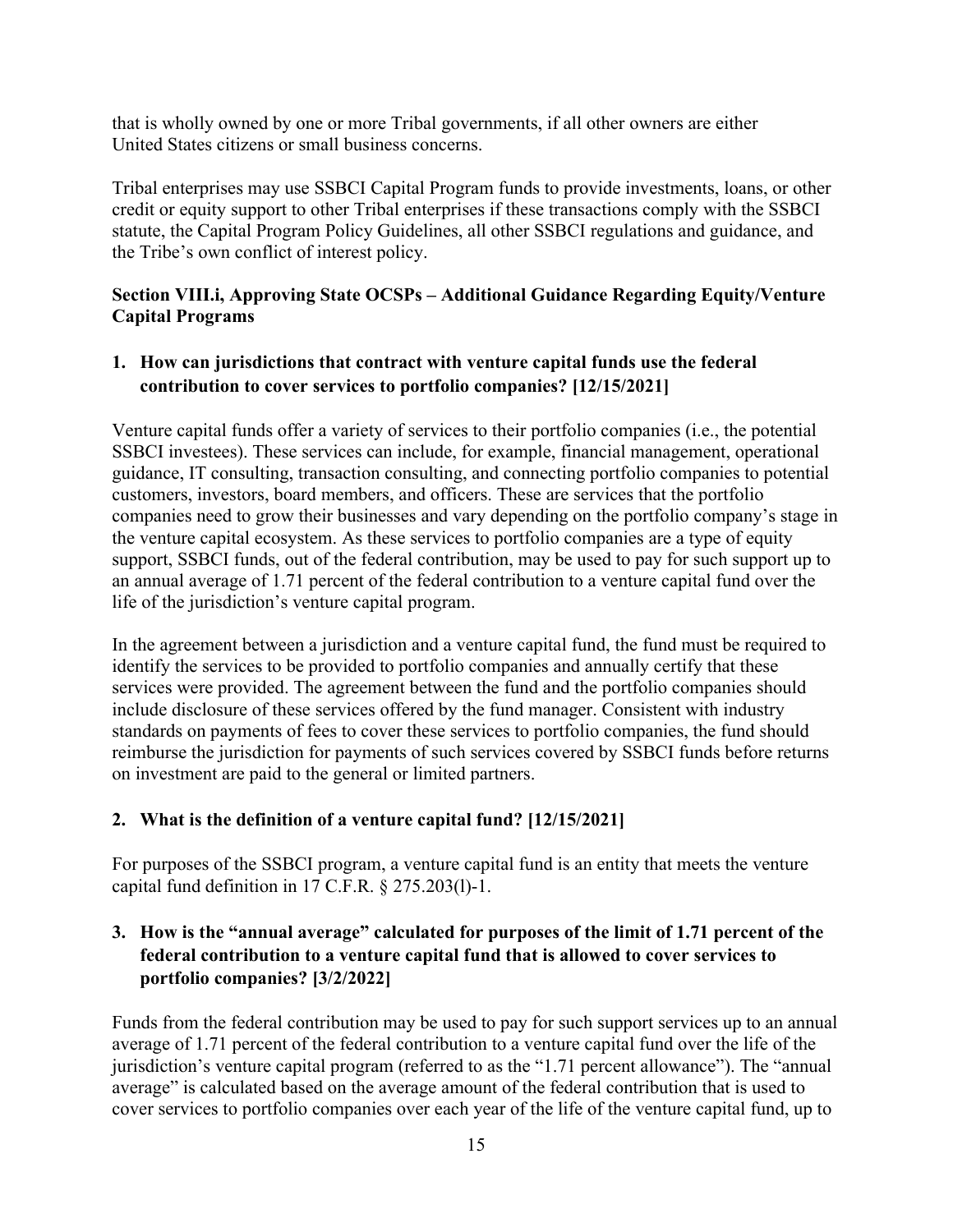a maximum of ten years. Because the 1.71 percent allowance is an average, the fund may in some years use an amount of the federal contribution greater than 1.71 percent to cover services to portfolio companies, so long as in other years the amount used is less than 1.71 percent. Because the annual average is calculated over a period of up to ten years, the maximum expenditure on services to portfolio companies is 17.1 percent of the federal contribution (i.e., 1.71 percent x 10 years). If, however, a fund's life is less than ten years, the annual average for such fund must be calculated based only on the life of that fund. For example, if the life of a fund is only five years, the maximum allowance for such fund is 8.55 percent (i.e., 1.71 percent x 5 years). The percent of the federal contribution that may be used to cover the services to portfolio companies must be set forth in the contract between the SSBCI investor (i.e., the eligible jurisdiction or its contracted entity) and the venture capital fund. The contractual terms should not allow the expenditure to exceed the maximum allowance calculated based on the life of the venture capital fund.

# <span id="page-15-0"></span>**4. In addition to the 1.71 percent allowance for services to portfolio companies, can a jurisdiction also use administrative cost funds for its equity/venture capital programs? [3/2/2022]**

As described in Section XI of the Capital Program Policy Guidelines, administrative costs for the main capital allocation are capped at 5 percent of SSBCI funds for the first tranche and 3 percent for each of the second and third tranches. The 1.71 percent allowance applies to the federal contribution, not the administrative cost funds. Jurisdictions may use their administrative cost funds for equity/venture capital programs, including venture capital fund operating expenses, subject to the Uniform Cost Principles in 2 C.F.R. Part 200 Subpart E.

## <span id="page-15-1"></span>**5. What are the benefits of the "Incubation Funding" and "Early-Stage Investment Models"? [3/2/2022]**

Under these models described in Section VIII.i of the Capital Program Policy Guidelines, jurisdictions may choose to offer private investors a call option. The call option allows private investors to buy the SSBCI shares or other securities, such as convertible notes, at cost or at a predetermined higher-than-cost multiple. This is possible because under the capital-at-risk standard for these models, the private capital must be *pari passu* with, or junior to, the SSBCI investment in cash flow rights only up to the repayment of the SSBCI investment. A call option that offers an at-cost buyout does so by offering a 1.0X call option for the private investor to acquire the SSBCI shares or other securities at a price per share equal to the amount of the investment. A jurisdiction may also benefit from investment gains by offering a higher-than-cost option (such as 1.5X or 2X).

Jurisdictions can use a call option to incentivize private investors that have experience and a track record in early-stage investing to provide capital alongside jurisdictions to reach underserved entrepreneurs or undertake high-risk opportunities. Furthermore, employing these models can help increase the provision of incubator-like services to early-stage businesses in that jurisdiction to accelerate their growth and decrease their likelihood of failure, fostering job creation and economic development in the jurisdiction.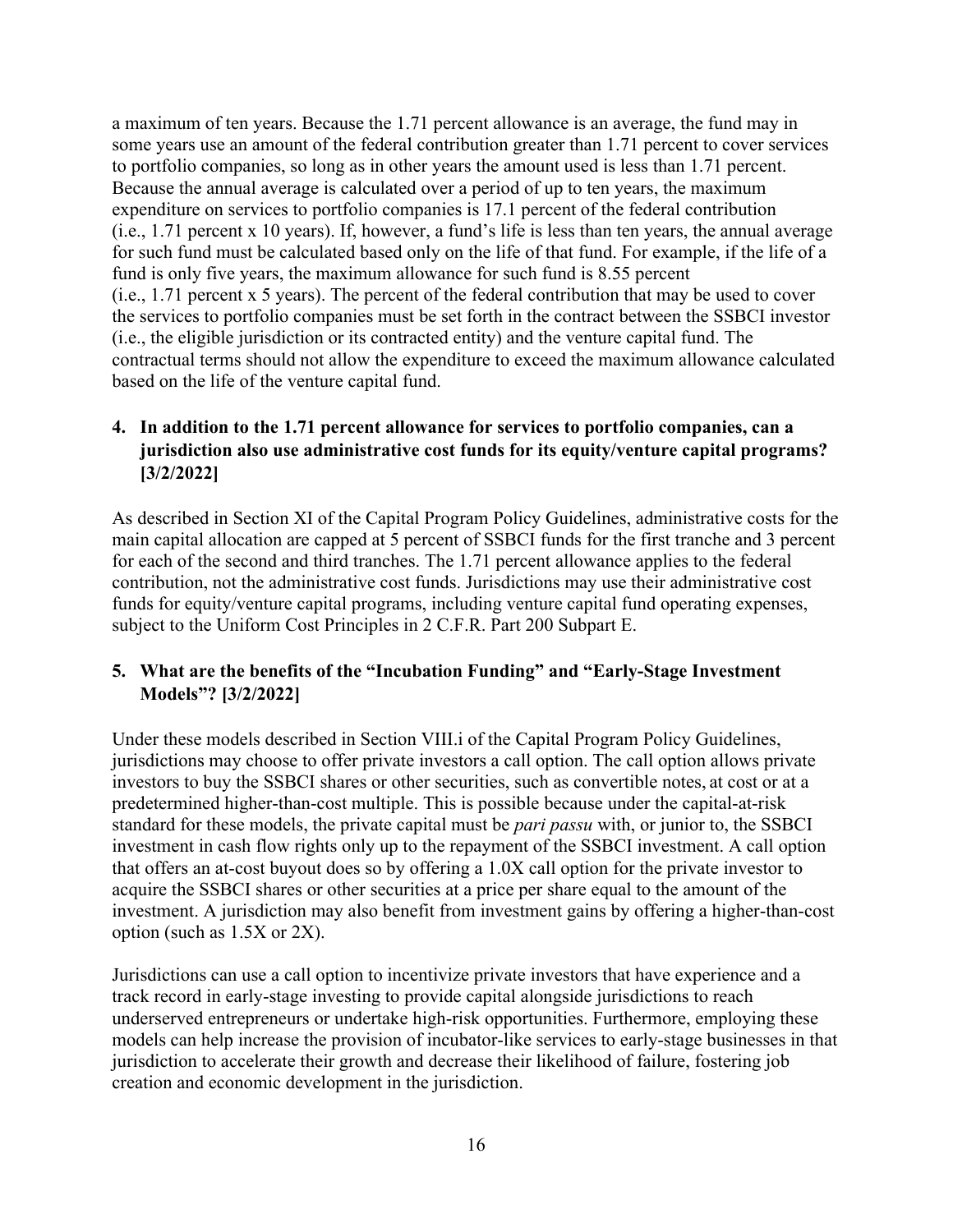### <span id="page-16-0"></span>**6. How is the Early-Stage Investment Model different than the Incubation Funding Model? [3/2/2022]**

These models are described in Section VIII.i of the Capital Program Policy Guidelines.

The Incubation Funding Model involves an investment program in which the jurisdiction contributes SSBCI capital to a fund. Any fund that provides investment capital to portfolio companies and meets all applicable SSBCI requirements (including the investment size limit, requirement to directly or indirectly provide incubator-like services to all companies in the fund's portfolio, and the necessary experience and track record in early-stage investing) can qualify under the Incubation Funding Model. Examples of funds that may qualify include seed funds, venture capital funds, accelerators acting as funds, university technology investor office funds, impact investors, or angel structures raising fund-like structures such as angel groups, syndicates, or super-angel funds.

In contrast, the Early-Stage Investment Model involves a direct equity investment program where a jurisdiction's SSBCI funds are co-invested alongside private capital in each qualifying investment.

Under either model, the jurisdiction may offer a call option to the fund (in the Incubation Funding Model) or the private investors (in the Early-Stage Investment Model) to buy the SSBCI shares or other securities, such as convertible notes, at a predetermined price or multiple (greater than or equal to 1).

# <span id="page-16-1"></span>**7. Under the Early-Stage Investment Model and the Incubation Funding Model, the fund or co-investor must have a history of providing "incubator-like services." What are "incubator-like services"? [3/2/2022]**

Incubator-like services are services that are provided to entrepreneurs in the very early stages of business development and are not typical services provided to portfolio companies by most venture capital funds. For example, incubator-like services might include a package of activities such as providing workspaces, networks, and feedback forums, potentially in shared spaces with other entrepreneurs; offering business training programs on accounting, financial statements, use of option pools, and financial projections; giving pre-product feedback on pitch construction, platform choice, engineering, and revenue model types; and providing training to early-stage companies on business formation and employment laws. Incubator-like services may include program-based services typically offered by accelerator programs that are fixed-term or cohort-based to capitalize on economies of scale and build entrepreneurial ecosystems. Incubator-like services may be provided by any entity qualified to perform such services and must be provided consistent with all applicable SSBCI requirements to satisfy the requirement under the Incubation Funding Model or Early-Stage Investment Model.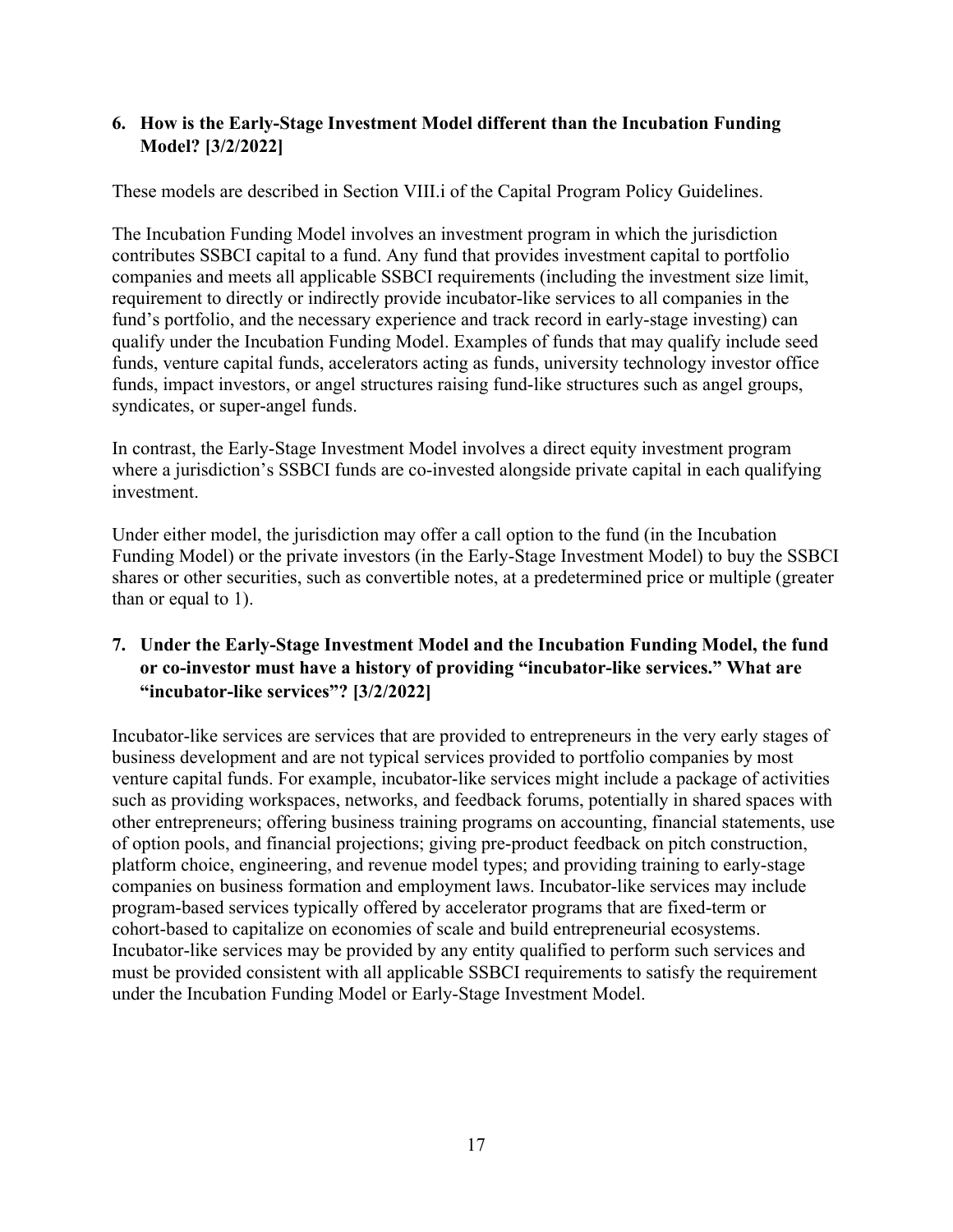#### <span id="page-17-0"></span>**8. Is the fund or co-investor under the Incubation Funding or Early-Stage Investment Model, respectively, required to provide incubator-like services to startups? [3/2/2022]**

A venture capital fund (in the Incubation Fund Model) or a co-investor (in the Early-Stage Investor Model) must provide incubator-like services to investee companies. However, these services may be provided either directly, by the venture capital fund or co-investor, or indirectly, through an incubator or another organization. Under the Incubation Funding Model, the available incubator-like services must be equally accessible to all portfolio companies.

## <span id="page-17-1"></span>**9. What should jurisdictions consider in structuring the call option's price and duration under the Incubation Funding and Early-Stage Investment Models? [3/2/2022]**

Under the Incubation Funding and Early-Stage Investment Models, the purpose of the call option to buy the SSBCI shares or other securities, such as convertible notes, is to incentivize private investors that are considering contributing capital to a fund with SSBCI capital, or to co-invest with SSBCI capital, to bear the economic risk of investing in early-stage companies, including start-ups that may need a longer horizon for realizing market or revenue opportunities. Treasury encourages jurisdictions to consider how to use the option exercise price and duration (i.e., the time period during which the option may be exercised) to effectively create such incentives.

For example, an option duration of three to five years is, in many cases, sufficient to create an incentive for these private investors because the portfolio companies that are most likely to achieve success will have likely raised follow-on rounds of capital at higher valuations by that time, thereby providing the necessary information for the private investors to act, if desired, on the option. However, jurisdictions may also want to consider the sector focus of the fund in determining the option duration, as some sectors require more time for market realization.

Treasury also encourages jurisdictions to consider the incentives created when determining the call option's exercise price. Jurisdictions are not limited to offering the call option to buy the SSBCI shares or other securities, such as convertible notes, at cost. A call option that offers an at-cost buyout does so by offering a 1.0X call option, where 1.0X means that the price for exercising the option (i.e., purchasing the SSBCI shares) is 1.0 times the amount of the initial SSBCI investment. A jurisdiction may want to set a call option exercise price that would imply a return for the jurisdiction if the option is exercised; for example, a 1.5X call option or even higher option exercise price allows the jurisdiction to partake in the upside gains from the investment.

The various ways in which a jurisdiction can choose to structure the call option exercise price and duration can be combined to reflect the jurisdiction's sustainability objectives, the willingness of private investors to take risk, and the expected trigger events. For example, a jurisdiction could offer a 1.0X call option on the jurisdiction's SSBCI investment if the call option is exercised within three years, after which the option increases to 1.5X, and to 2.0X after the fifth anniversary.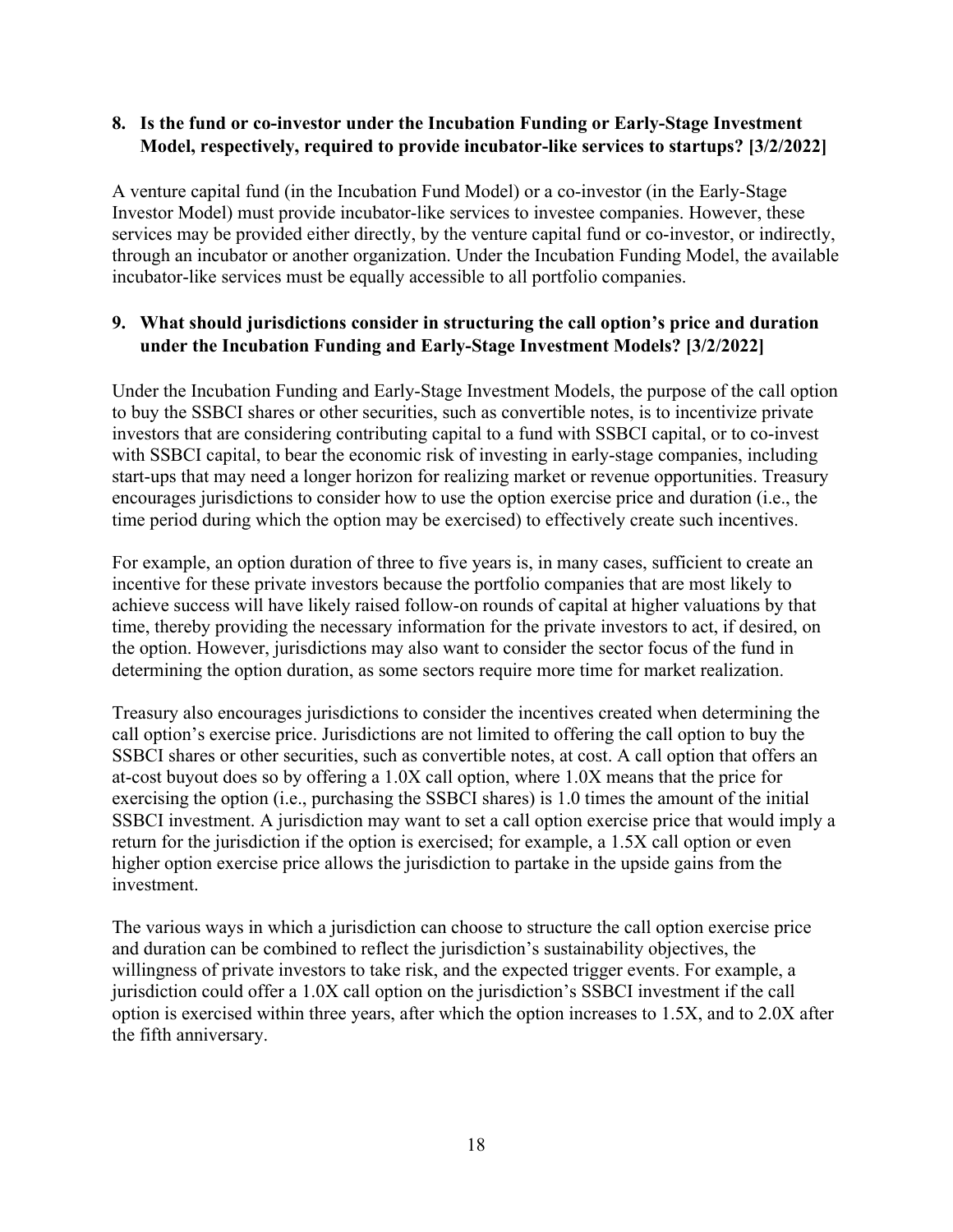# <span id="page-18-0"></span>**Section IX.c, Other SSBCI Program Requirements – In-State and Out-of-State Loans and Investments**

<span id="page-18-1"></span>**1. Treasury requires each jurisdiction to use at least 90 percent of its SSBCI Capital Program funding for loans, investments, and other credit or equity support for small businesses headquartered in the jurisdiction. What types of transactions would qualify in this 90-percent funding category for Tribal governments? [12/15/2021]**

For Tribal governments, the following types of transactions qualify for purposes of this 90 percent requirement (i.e., qualify as "in-jurisdiction transactions"):

- Transactions with businesses on Tribal lands, which include lands defined in 18 U.S.C. § 1151; Alaska Native regions established pursuant to the Alaska Native Claims Settlement Act (43 U.S.C. § 1601 *et seq.*); and any land owned by a Tribal government in trust, fee, or restricted fee status.
- Transactions with businesses in states of the United States where the Tribe is physically located or within which the Tribe exercises jurisdiction.
- Transactions with Tribal enterprise-operated businesses, businesses owned by Tribal members, and businesses in states of the United States in which Tribal members reside. For example, a Tribe that is headquartered in Arizona may have most of its members in a town on the border of Nevada and Arizona. Because the Tribe exercises jurisdiction over its members in both states, it may invest in both states.

Tribal SSBCI program transactions that do not fall into the above categories do not qualify as in-jurisdiction transactions and thus are "out-of-jurisdiction transactions." Up to 10 percent of a Tribal government's SSBCI funding can be used for out-of-jurisdiction transactions, and for each out-of-jurisdiction transaction, a Tribal government must reasonably explain how the transaction benefits the Tribe's economy. For example, the Tribal government may explain that the out-of-jurisdiction transaction may create or increase demand for products and services of businesses within the Tribe's jurisdiction.

Additionally, regardless of whether the Tribal government's OCSP will involve transactions in or out of the 90-percent funding category, the Tribal government should describe, as part of its SSBCI application, the expected benefits to the Tribe, Tribal businesses, and Tribal members from the OCSP. In the description, the Tribal government should focus on, but not limit its discussion to, the projected number and amount of SSBCI loans or investments closed through the OCSP; the number, types, and quality of jobs created; projected increases in tax revenues resulting through the OCSP; long-term economic benefits of the OCSP's investments; and other expected benefits from the economic development objectives of the Tribal government. In accordance with 12 U.S.C. § 5705(d)(1), in determining whether an OCSP is eligible for SSBCI, Treasury must consider this information. In recognition of the differential tax status of Tribal enterprises and member businesses, a Tribe may describe how the tax revenue category is applicable or inapplicable for its respective jurisdiction. See Section VIII.g, Approving State OCSPs – Considerations for Approving OCSPs.